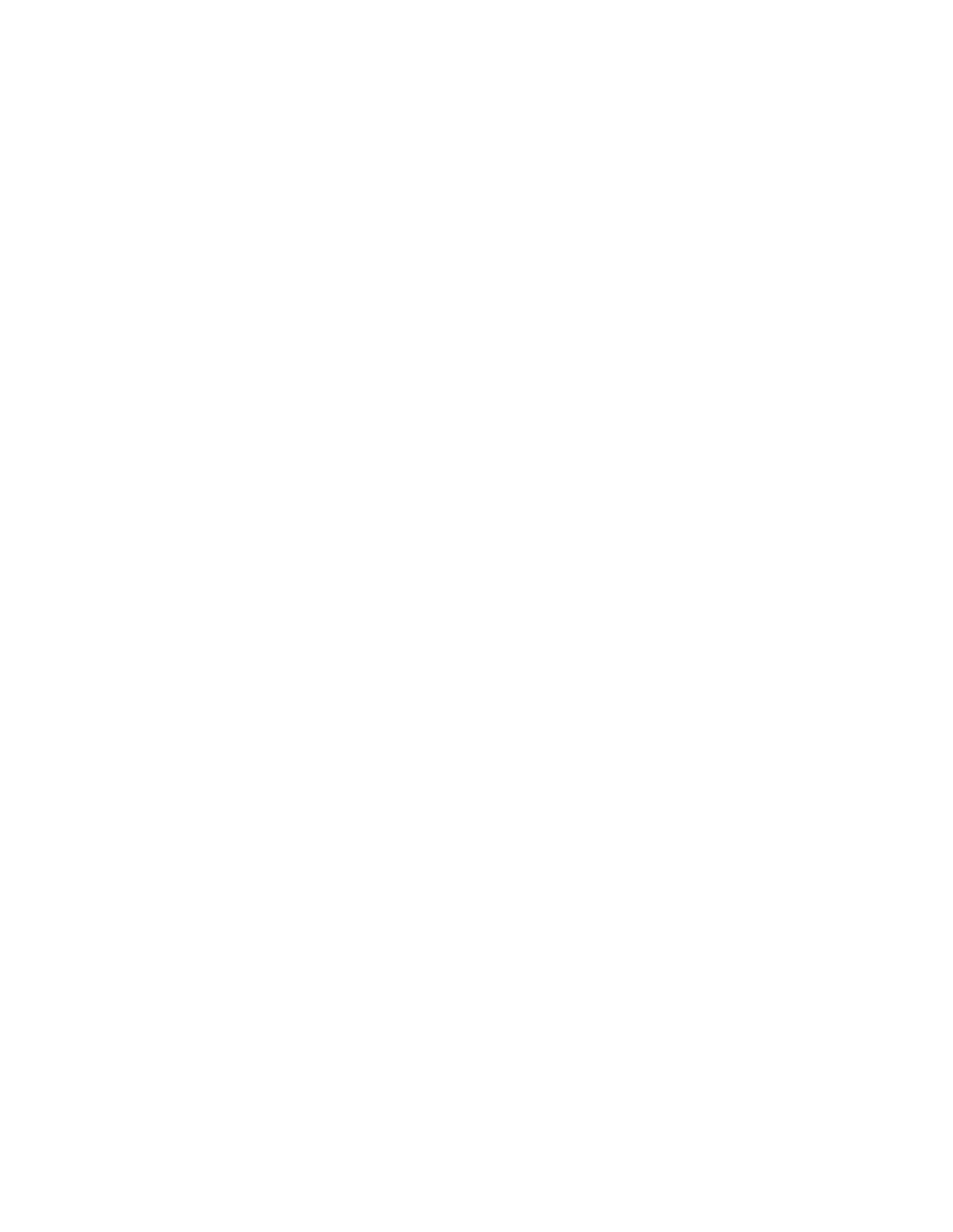# **SECTION 16160 VARIABLE FREQUENCY DRIVES**

### <span id="page-2-0"></span>**PART 1 - GENERAL**

#### <span id="page-2-1"></span>**1.01 SCOPE**

- A. This section specifies the requirements for the design, integration, fabrication, assembly, wiring, testing, delivery, and installation of low voltage (600 volt) variable frequency drive (VFD) units to control the speed of electric motor drivers for the driven equipment specified.
- B. Contractor shall furnish and install VFDs as specified herein and shown on the Drawings, including all accessories and controls necessary for a complete and operable system.
- C. All equipment specified herein shall be furnished as a complete assembly.

### <span id="page-2-2"></span>**1.02 SPECIFIC PROJECT VFD REQUIREMENTS**

Specific project requirements may be provided in Section 16160.1 attached to this Specification Section. Where provided, this section provides specific project details regarding VFDs and shall take precedence over requirements herein, in case of conflict.

#### <span id="page-2-3"></span>**1.03 RELATED SECTIONS**

- A. The Contract Documents are a single integrated document, and as such all Specification Sections apply. It is the responsibility of the Contractor and its subcontractors to review all sections and ensure a complete and coordinated project.
- B. Related Specification Sections include, but are not limited to, the following:
	- 1. Sections of the Specifications specifying equipment and/or systems requiring electrical power and control.
	- 2. Division 16 Electrical
	- 3. Division 17 Instrumentation and Controls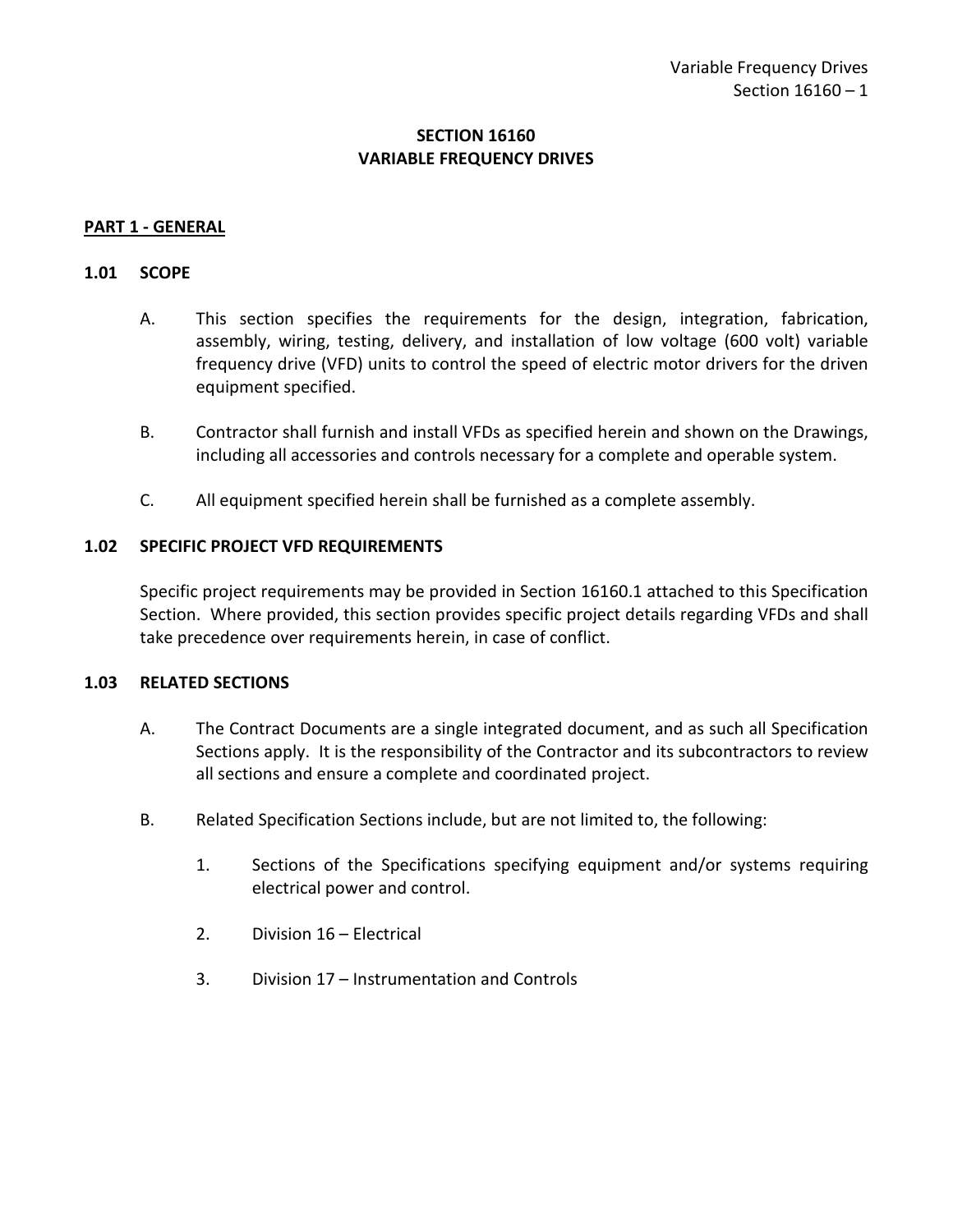### <span id="page-3-0"></span>**1.04 REFERENCE STANDARDS, SPECIFICATIONS, AND CODES**

A. Equipment and materials shall meet or exceed the applicable requirements of the following standards, specifications, and codes (latest edition):

### Institute of Electrical and Electronics Engineers (IEEE)

- IEEE 519 Recommended Practice and Requirements for Harmonic Control in Electric Power Systems
- IEEE C62.41.1 Guide on the Surge Environment in Low-Voltage (1000 V and Less) AC Power Circuits
- IEEE C62.41.2 Recommended Practice on Characterization of Surges in Low-Voltage (1000 V and Less) AC Power Circuits

## National Electrical Manufacturers Association (NEMA)

- NEMA 250 Enclosures for Electrical Equipment (1000 Volts Maximum)
- NEMA AB 1 Molded Case Circuit Breakers and Molded Case Switches
- NEMA ICS 1 Standard for Industrial Control and Systems: General Requirements
- NEMA ICS 4 Terminal Blocks
- NEMA ICS 5 Industrial Control Systems, Control Circuit and Pilot Devices
- NEMA ICS 6 Enclosures
- NEMA ICS 7 Adjustable Speed Drives

## National Fire Protection Association (NFPA)

NFPA 70 National Electrical Code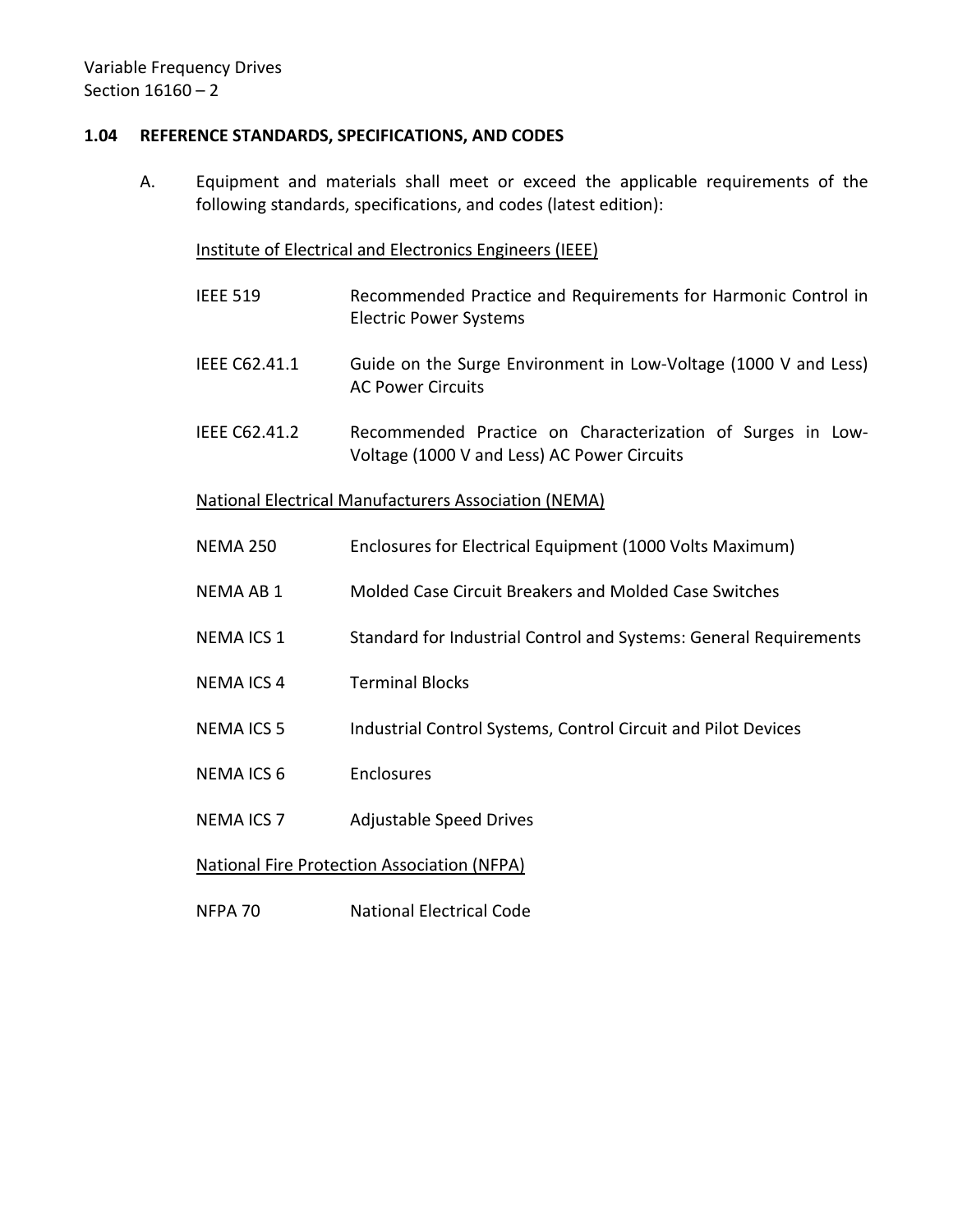## Underwriters Laboratories (UL)

| <b>UL 50</b>   | Standard for Enclosures for Electrical<br>Equipment,<br>Non-<br>environmental Considerations                                     |
|----------------|----------------------------------------------------------------------------------------------------------------------------------|
| <b>UL 50E</b>  | Standard for Enclosures for Electrical Equipment, Environmental<br>Considerations                                                |
| <b>UL 489</b>  | Standard for Molded-Case Circuit Breakers, Molded-Case Switches,<br>and Circuit-Breaker Enclosures                               |
| <b>UL 508A</b> | Standard for Industrial Control Equipment                                                                                        |
| <b>UL 508C</b> | <b>Standard for Power Conversion Equipment</b>                                                                                   |
| <b>UL 1283</b> | Standard for Electromagnetic Interference Filters                                                                                |
| UL 61800-5-1   | Standard for Adjustable Speed Electrical Power Drive Systems - Part<br>5-1: Safety Requirements - Electrical, Thermal and Energy |

B. Equipment shall bear the appropriate labels and markings in accordance with above standards, specifications and codes. Equipment shall be designed, manufactured, and tested in certified International Organization for Standardization (ISO) 9001 facilities.

## <span id="page-4-0"></span>**1.05 SUBMITTALS**

All submittals shall be in accordance with the General Conditions and requirements specified herein.

## A. Shop Drawings

Contractor shall submit complete information, drawings, and technical data for all equipment and components, including, but not limited to, the following:

1. Complete Bills of Materials for all equipment and components comprising the VFD system.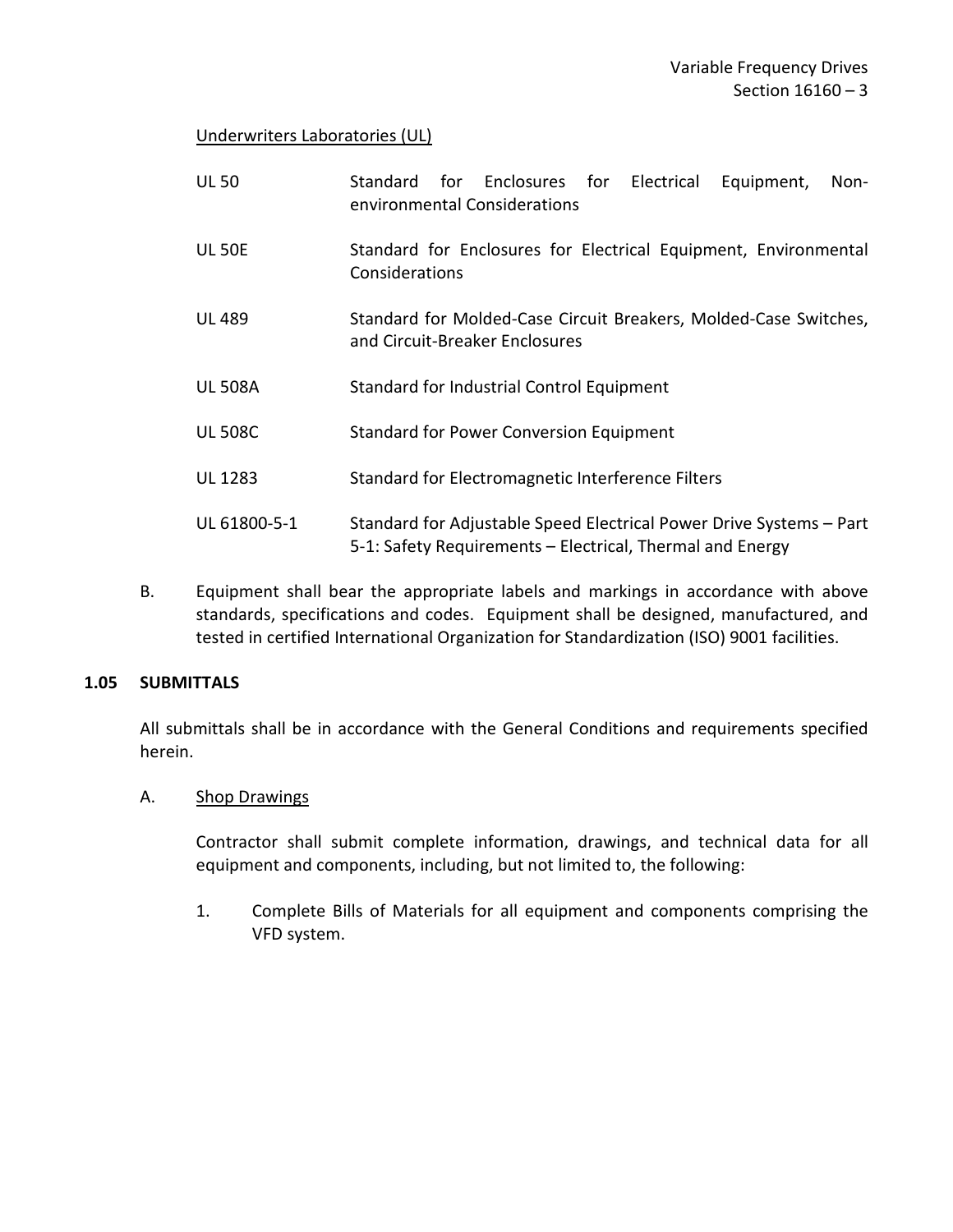# Variable Frequency Drives Section 16160 – 4

- 2. Manufacturer's product literature and specifications for all VFD system equipment and components including, but not limited to, the following: variable frequency drives, input filters and line reactors, output filters, isolation transformers, phase shifting transformers, circuit breakers and fuse information (including time current characteristics), bypass contactors, enclosures, control power transformers, pilot devices, relays, timers, fans, and thermostats. Product literature and specifications shall be marked to clearly identify all applicable information and crossing out all inapplicable information. Sufficient data and detail shall be provided to demonstrate compliance with these specifications.
- 3. Summary for each type of VFD, listing design capabilities and operating parameters, including all user selectable features and setpoints.
- 4. VFD efficiency and VFD unit overall operating efficiency (including power for harmonic mitigation equipment, and power for equipment cooling) at full rated load and 100 percent speed.
- 5. Motor manufacturer's guarantee that motor insulation and cooling is suitable for continuous operation over specified frequency range and VFD output pulse maximum peak voltage, pulse rise time, and pulse rate.
- 6. Drawings showing enclosure exterior elevation, interior elevation, and plan views with dimensional information, including, but not limited to: enclosure height and depth, section widths and shipping splits (if applicable), conduit stubup/connection locations, and anchorage/mounting holes. Exterior elevation view shall show location of all door mounted components, including disconnect handle, operator interface, lights, switches, push buttons, and corresponding nameplates. Interior elevation view shall show general arrangement and identification of all major internal components.
- 7. Terminal size ranges for all cable connections (line and load sides).
- 8. Complete single line diagrams indicating all components comprising the VFD system, including, but not limited to: circuit breakers, motor circuit protectors, fuses, contactors, VFDs, control power transformers, control devices, space heaters, and fans.
- 9. Control ladder diagrams and interconnection diagrams (point to point wiring diagrams), including terminal blocks and identification numbers. Interconnection diagrams shall show wiring between VFD and all external field devices, and between VFD and all electrical panels, including (but not limited to) distribution panels, MCCs, PLCs, and RTUs.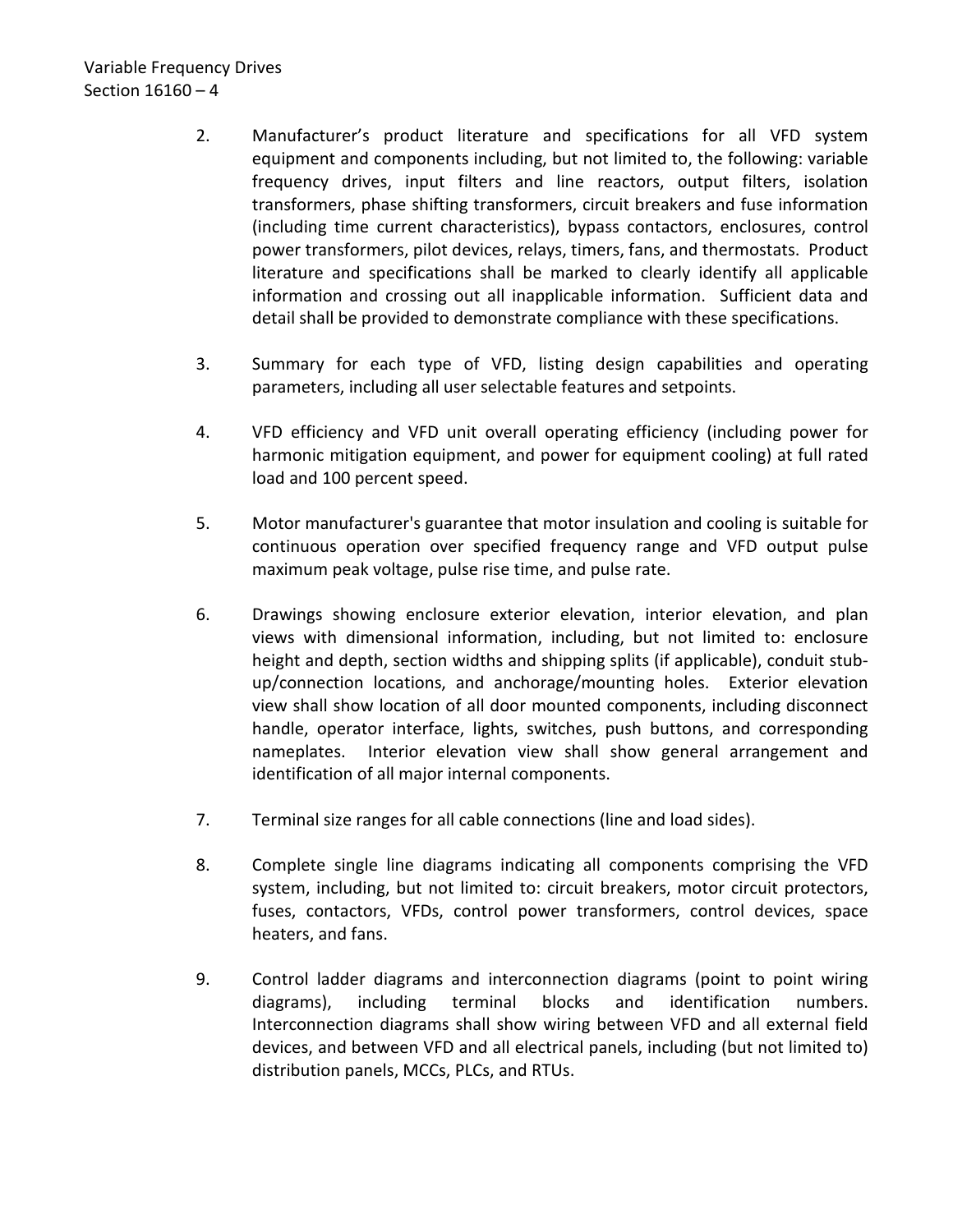- 10. Where the proposed enclosure is not the VFD manufacturer's standard enclosure (e.g. NEMA 1 enclosure with a NEMA 3R wrapper, or a Hoffman type enclosure), design calculations shall be provided for the enclosure cooling system addressing all heat producing VFD unit components operating at full rated capacity and with the maximum specified ambient temperature. Where building cooling systems are shown on the Drawings, calculations shall be performed with building cooling system off.
- 11. Harmonic distortion study per Part 1.08 herein, demonstrating compliance with specified voltage and current distortion requirements.
- 12. Results for VFD unit(s) from Short Circuit/Coordination and Arc Flash Hazard Studies per Specification Section 16040.
- 13. Design calculations and details for equipment seismic design and restraint. Calculations and anchorage details shall be prepared and stamped by a Registered Professional Civil or Structural Engineer in the State of California. Equipment seismic design and restraint calculations shall be provided for all VFD units. Calculations shall include anchor bolt type, size, locations, and embedment depth. Anchor bolt embedment depth for free standing floor mounted VFD units shall be based on the thickness of the structure floor slab only, and shall not include any portion of the raised concrete housekeeping pad beneath the equipment structures. Calculations shall be performed in accordance with the California Building Code (latest edition) for Occupancy Category IV, Essential Facilities.
- 14. Manufacturer's installation instructions, including:
	- a. Receiving, handling, and storage instructions
	- b. Installation procedures including mounting, conduit and wiring connections, and terminal torque requirements
	- c. Grounding requirements
	- d. Arc flash protection marking
	- e. Operation of operator handles and unit interlocks
	- f. Checklist before energizing
	- g. Procedure for energizing equipment.
- 15. Manufacturer's warranty guaranteeing the operation of the VFD unit against failure due to defects for two (2) years from date of project acceptance. During this period, parts and labor shall be supplied at no cost to the District.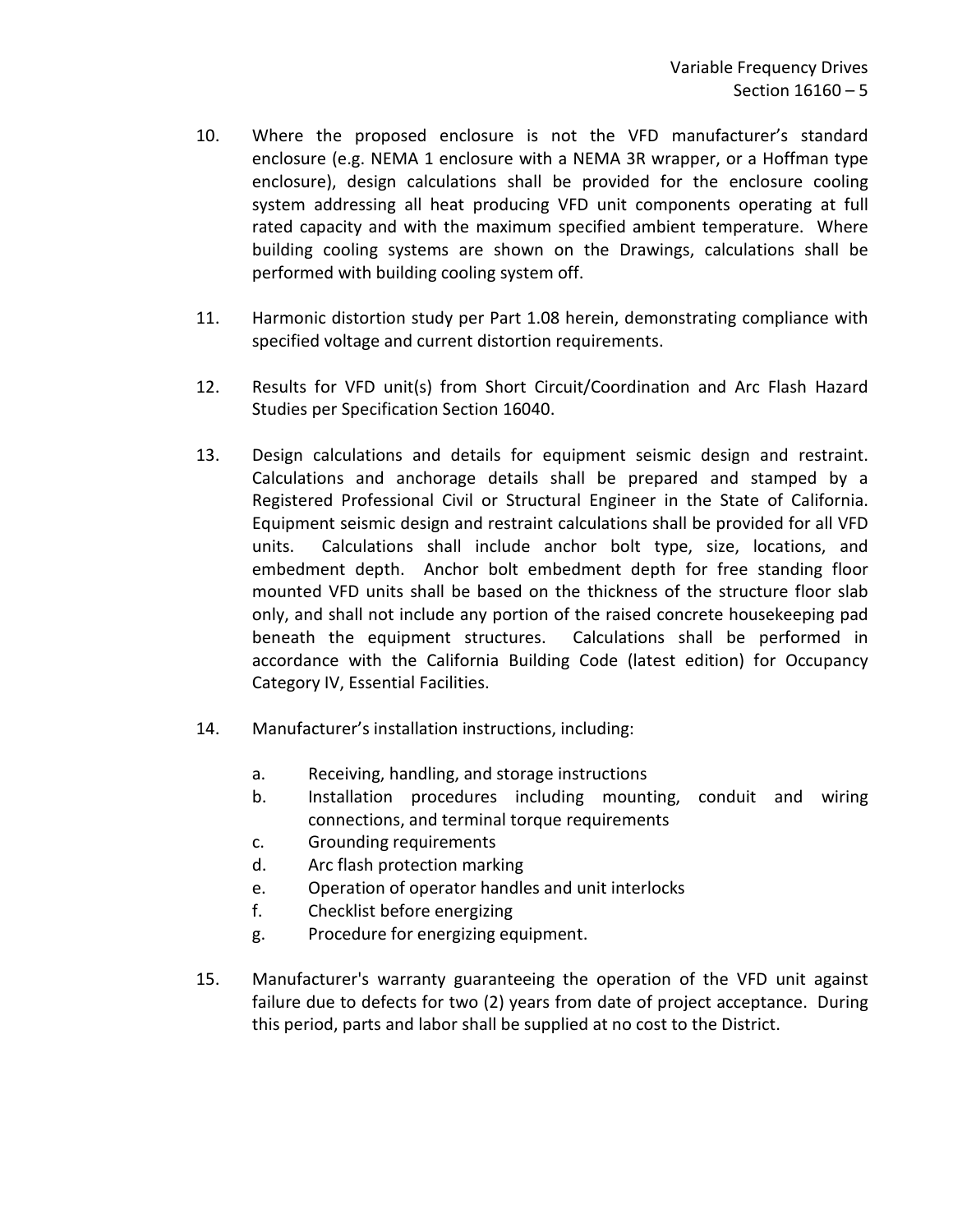# B. Operation and Maintenance Manuals

Operation and maintenance manuals shall be provided in accordance with the requirements of the General Conditions, and Specification Section 01430. Manuals shall be completely indexed and include step-by-step procedures for the operation and maintenance of the VFD as installed. As a minimum, operation and maintenance manuals shall include:

- 1. Design capabilities, operating parameters, and recommended ranges.
- 2. Specification packets on all components in the unit.
- 3. System schematic diagrams, block diagrams, interconnection diagrams, ladder diagrams, complete wiring diagrams, and enclosure drawings.
- 4. Safety provisions and precautions, including protective equipment and clothing.
- 5. Pre-energizing and energizing procedures.
- 6. Maintenance procedures, including: preventive measures, inspection and cleaning, servicing, and testing.
- 7. Troubleshooting.
- 8. Complete replacement parts list, and list of recommended spare parts.
- 9. Manufacturer warranties.
- 10. Contact Information, including name, address, and telephone number of manufacturer and manufacturer's local service representative.
- 11. Complete listing of VFD control settings and setpoints for all controller inputs.

Contractor shall provide approved operations and maintenance manuals to District at least 30 days prior to VFD startup and testing.

Final operation and maintenance manuals shall include as-built drawings of all VFD schematic diagrams, block diagrams, interconnection diagrams, ladder diagrams, and enclosure drawings. As-built drawings shall include any field modifications. Final operation and maintenance manuals shall include the complete listing of VFD control settings and setpoints for all controller inputs (factory set and field set) as established at the completion of field startup and testing.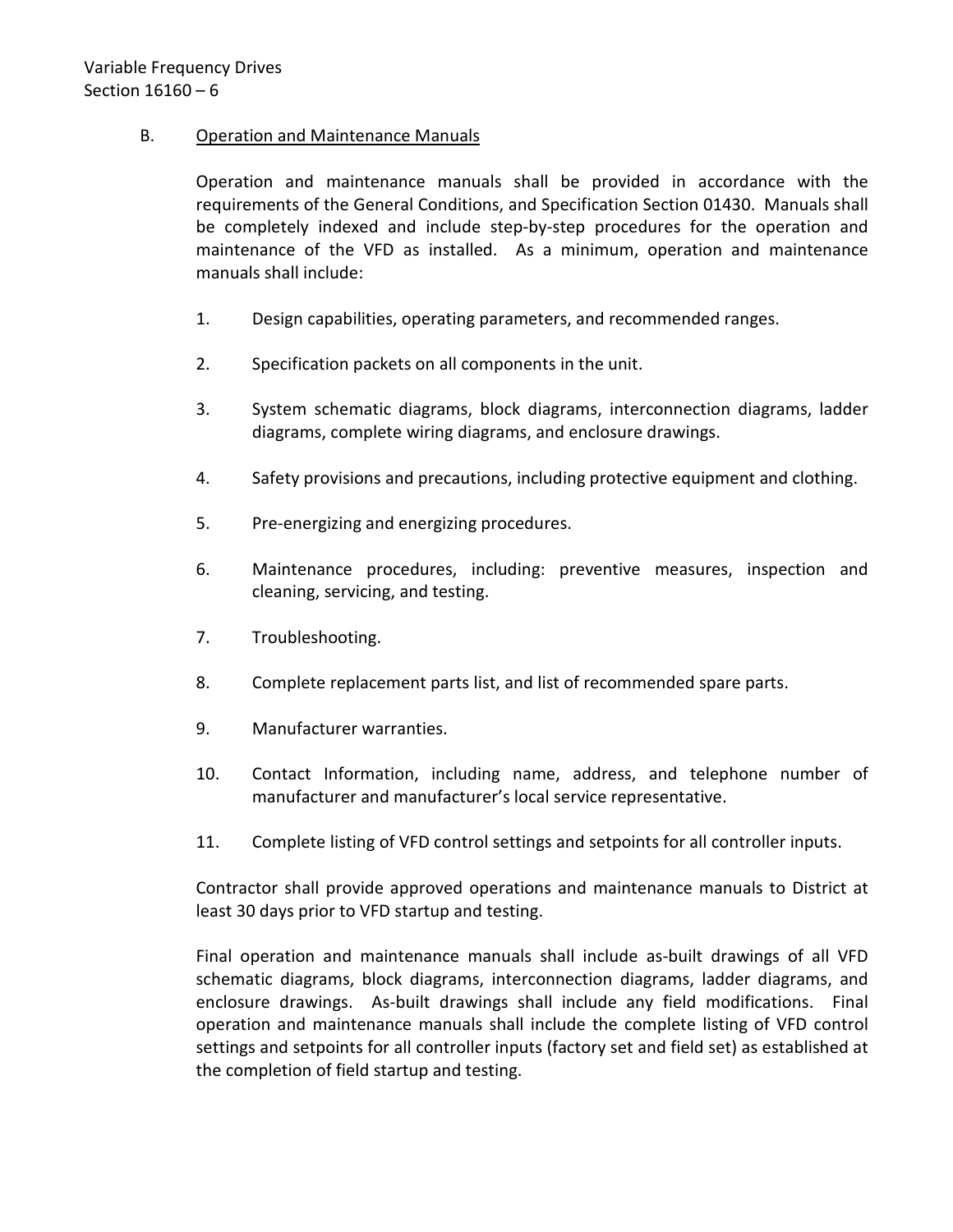### <span id="page-8-0"></span>**1.06 QUALITY ASSURANCE**

A. Contractor shall provide a complete, reliable, fully tested, adjustable speed drive system suitable for manned or unmanned operation. VFD units shall be as manufactured by Toshiba, ABB, Allen Bradley, or Schneider Electric (no substitutes).

Third party distributor or packager modifications to a standard product will only be permitted with written approval from the VFD manufacturer, and statement confirming that the installed VFD equipment will be fully covered by manufacturer's warranty. In addition, VFD manufacturer (factory) shall review and approve all shop drawings prepared by third party distributors prior to submittal of said shop drawings to the District.

- B. The District believes that the manufacturers listed herein are capable of producing equipment and/or products that will satisfy the requirements of these specifications. The listing of specific manufacturers herein does not imply acceptance of their products that do not meet the specified ratings, features, functions, and space restrictions. Manufacturers listed herein are not relieved from meeting these specifications in their entirety; and, if necessary, they shall provide non-standard, custom equipment and/or products. Contractor shall be responsible for confirming that the proposed equipment and/or products will meet these specifications.
- C. Model numbers supplied herein are provided for information purposes only, to assist Contractor in selecting equipment that conforms to the Specification and Drawing requirements. In case of any conflict between model numbers provided and the descriptive requirements specified herein, the descriptive requirements shall govern.

## <span id="page-8-1"></span>**1.07 COORDINATION**

- A. Each VFD unit shall be coordinated with the requirements of the driven equipment. Contractor shall be responsible for matching the motor and the VFD. Load requirements, torque, horsepower, and speed range of VFDs shall be coordinated with and meet or exceed that of the driven equipment.
- B. In addition, Contractor shall be responsible for coordinating the collection of data and manufacturer's design efforts necessary to comply with all requirements specified herein, including harmonic distortion limits. Contractor shall submit written confirmation to the District that all specified requirements have been satisfied and the proposed VFD has been approved by the driven equipment manufacturer.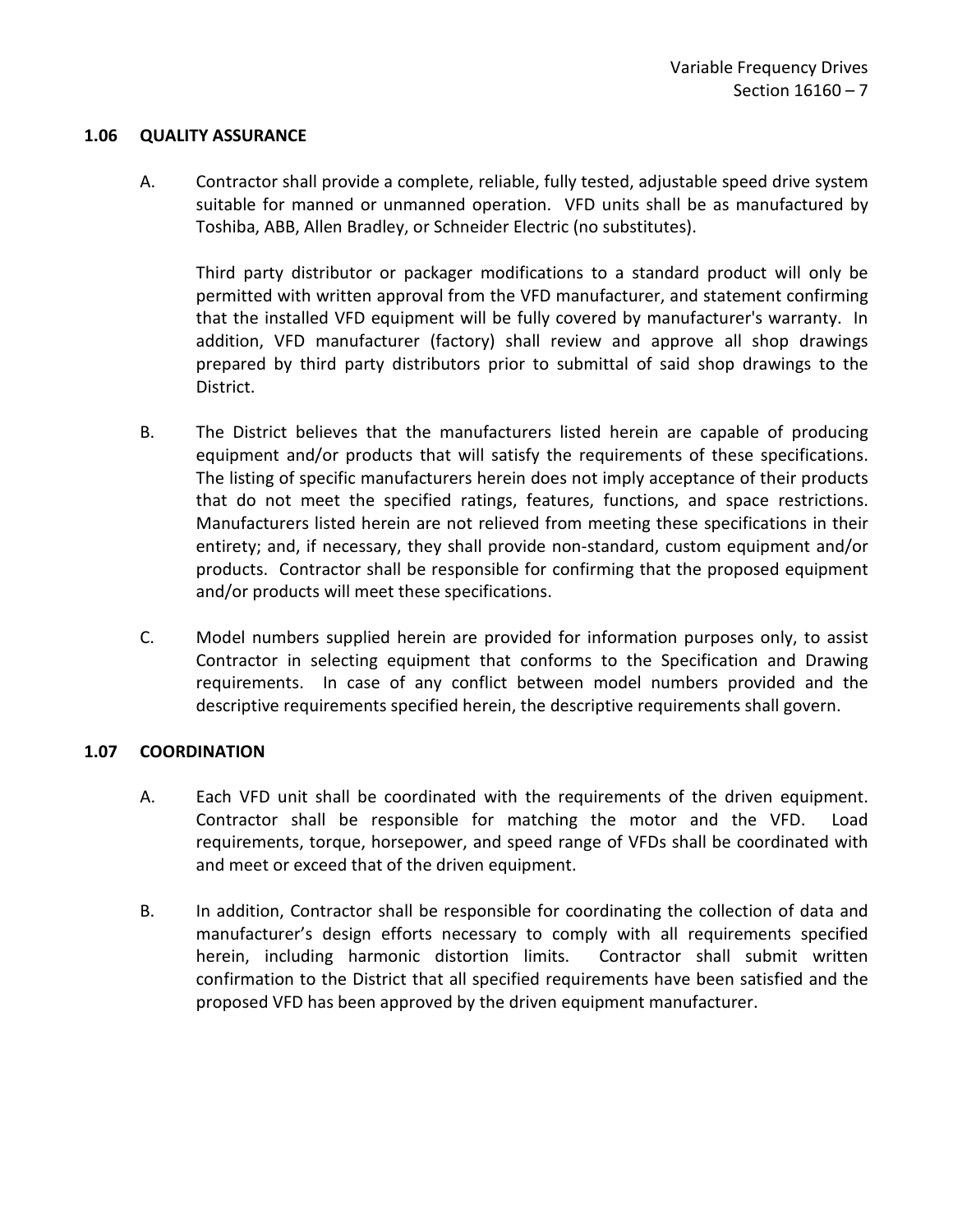# Variable Frequency Drives Section 16160 – 8

- C. Contractor shall coordinate the working space allowed with the equipment to be provided, and any discrepancies shall be brought to the District's attention prior to the bid opening. Contractor shall be responsible for making the VFD manufacturer and supplier aware of project space requirements and ensuring that the proposed equipment will fit within the allowed space.
- D. Where indicated on the Drawings, emergency standby power generation equipment shall be provided to operate electrical facilities in the event that normal utility power is not available. The VFD system shall be suitable to operate on a limited power generation source. Contractor shall coordinate the design and fabrication of the VFD system equipment and components with emergency power generation equipment, and ensure compatibility and performance in accordance with this Specification.

# <span id="page-9-0"></span>**1.08 HARMONIC DISTORTION STUDY AND DISTORTION LIMITS**

# A. Harmonic Distortion Study

- 1. VFD manufacturer shall prepare a comprehensive pre-equipment selection harmonic distortion study of the system. The study shall conform to the requirements of IEEE 519, except as modified herein. The study shall include harmonics from existing equipment as well as the harmonics from equipment provided under this Section. In addition, the study shall include the electrical utility service connection, main service switchboard, distribution switchboards, motor control centers (MCCs), and all interconnecting power cables and busing. The harmonic distortion study shall demonstrate compliance with the harmonic distortion limits specified herein. The harmonic distortion study shall be submitted to the District as part of the shop drawing submittals.
- 2. VFDs will be provided with electrical power from a Southern California Edison Company (SCE) transformer and service. The SCE service will provide power to the service switchboard, distribution switchboards (if any), MCCs, and VFDs. Unless specified otherwise, the service switchboard shall be the point of common coupling (PCC) for calculating and measuring voltage and current distortion. Unless specified otherwise, the value of the utility short circuit current at the PCC shall be obtained from SCE by the Contractor for the project location and equipment. Contractor shall be responsible for all necessary coordination with SCE to obtain the short circuit current value, and pay all associated costs for same.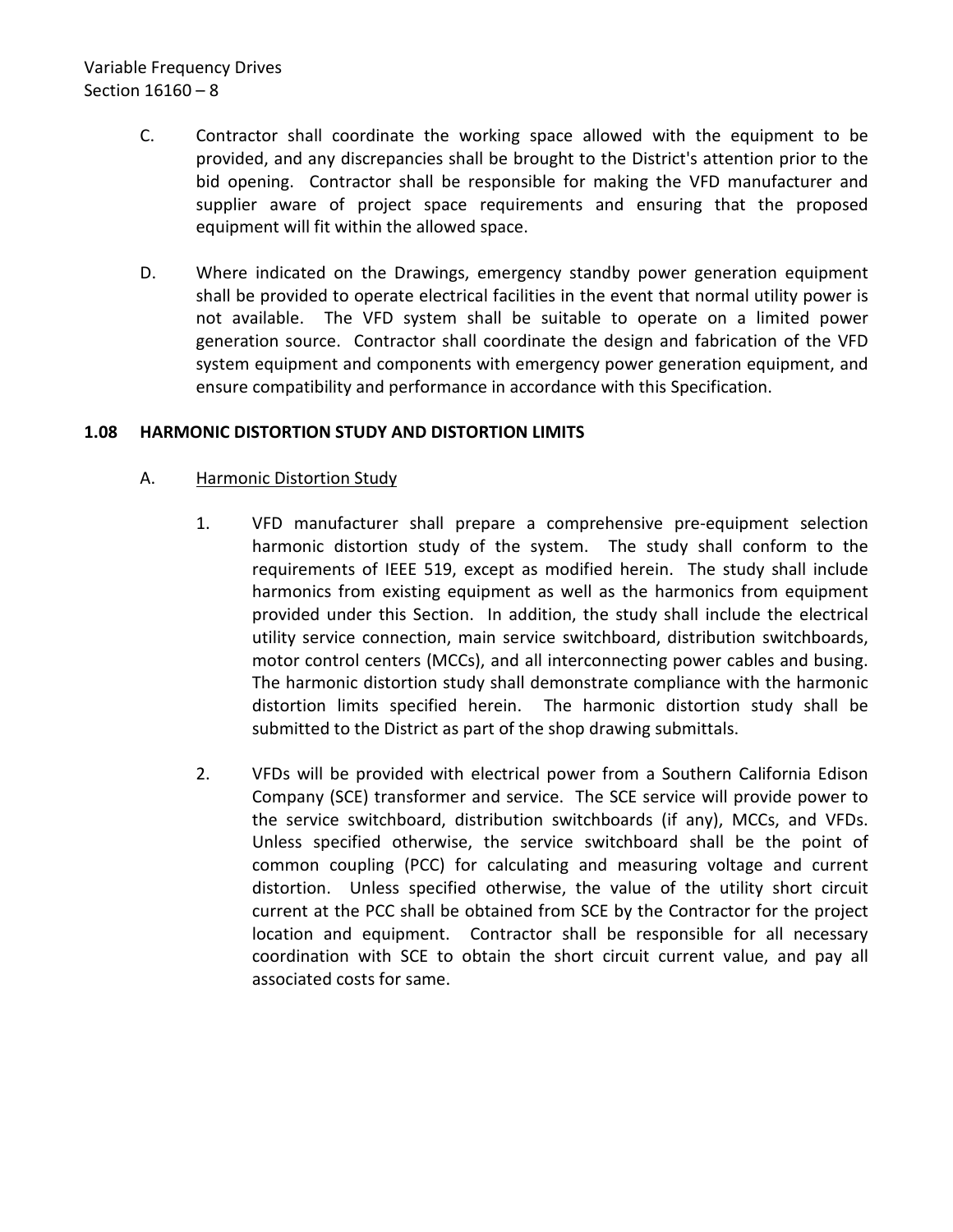- 3. The harmonic distortion study shall be based on a computer aided system circuit simulation of the total actual system performed through the 50th harmonic, with information and data obtained from the utility (SCE), Construction Drawings, and equipment manufacturers. Unless indicated otherwise in the Specific Project VFD Requirements, the harmonic analyses shall be performed without any linear loads. The harmonic distortion study shall clearly describe all assumptions, computer input information, voltage and current distortion results, and comparison of results to specified limits.
- 4. If the harmonic distortion study indicates the need for harmonic suppression equipment, including: line reactors, passive filters, isolation transformers, 12 pulse VFDs, or 18-pulse VFDs, these shall be provided at no additional cost to the District. Harmonic suppression utilizing active front end VFDs are acceptable. Shop drawings shall indicate the location of the harmonic suppression equipment. Harmonic suppression equipment and its location shall be subject to acceptance by the District, prior to commencing fabrication of the VFDs and associated harmonic suppression equipment.

## B. Harmonic Distortion Limits

The harmonic distortion values resulting from the operation of all or any combination of VFDs operating at full load and without any linear loads shall be limited to the following:

- 1. Maximum allowable Total Harmonic Voltage Distortion, THD Voltage shall be 8%.
- 2. Maximum allowable individual frequency harmonic voltage distortion shall be 5%.
- 3. Maximum allowable individual frequency harmonic current distortion; Total Harmonic Current Distortion, THD Current; and Total Demand Distortion, TDD shall be within the limits of IEEE 519.

Compliance with the specified limits shall be verified by onsite field measurements of the harmonic distortion at the PCC, performed with and without VFDs operating. Field measurements shall be obtained by an independent third party testing firm acceptable to the District, after satisfactory full-load operation of the equipment.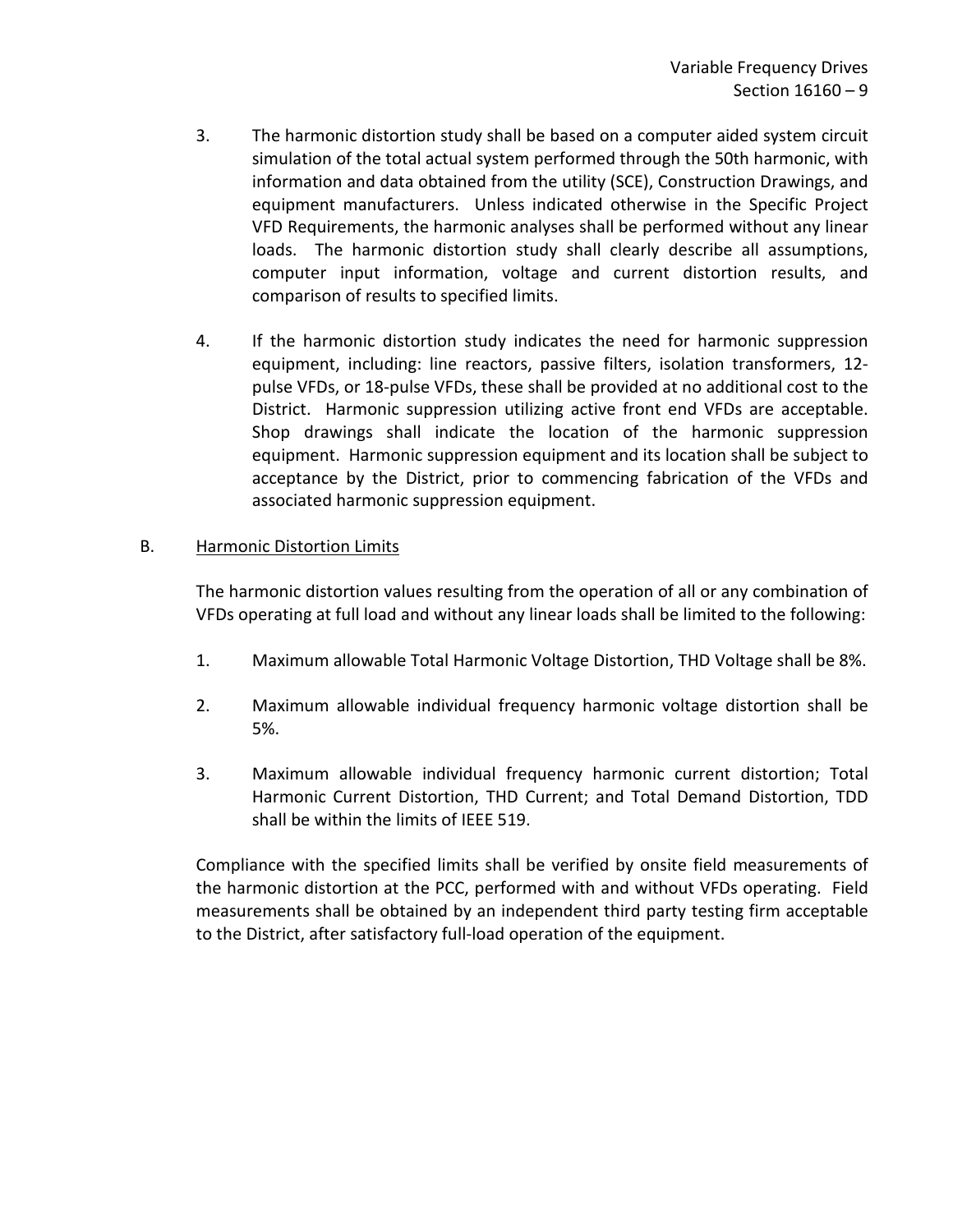## <span id="page-11-0"></span>**PART 2 - PRODUCTS**

#### <span id="page-11-1"></span>**2.01 DESCRIPTION**

- A. The VFD shall be solid state with a pulse width modulated (PWM) AC to AC converter utilizing the latest isolated gate bipolar transistor (IGBT) technology. The VFD shall employ a sensorless vector inner loop torque control strategy that mathematically determines motor torque and flux. The VFD shall also provide an optional motor control operational mode for scalar of V/Hz operation.
- B. The VFD shall employ a full wave rectifier to prevent input line notching and operate at a fundamental (displacement) input power factor of 0.98 at all speeds and nominal load.
- C. Unless specified otherwise, each VFD unit shall include, but not be limited to, the following major components: solid state VFD (6, 12, or 18-pulse), input line power molded case circuit breaker or motor circuit protector, input current-limiting fuses, line reactor, passive filter (if necessary), motor protection output filter (if necessary), EMI/RFI filter (if necessary), enclosure with door mounted operator interface and pilot devices, control power transformer, integrated controls, enclosure cooling fans, and enclosure space heater.

#### <span id="page-11-2"></span>**2.02 RATINGS**

- A. VFD units shall be sized based on the maximum motor horsepower and required starting and operating torque of the selected equipment to be driven, or the minimum output as shown on the Drawings or specified herein, whichever is greater.
- B. VFD units shall be rated to operate from 3-phase power at 480 VAC ±10%.
- C. VFD units shall be rated to operate continuously at full load under any combination of the following environmental conditions:
	- 1. Ambient temperature of 0 to 40 $^{\circ}$ C; and where specified, up to 50 $^{\circ}$ C with application of a derating factor. VFD units that can operate at 40°C intermittently (during a 24 hour period) are not acceptable and shall be sized (i.e. oversized) to operate continuously at the specified maximum ambient temperature.
	- 2. Altitudes ranging from 0 to 3300 feet above sea level without derating.
	- 3. Relative humidity of 95% or less (non-condensing).
- D. VFD output frequency shall be adjustable between 0 Hz and 300 Hz (minimum).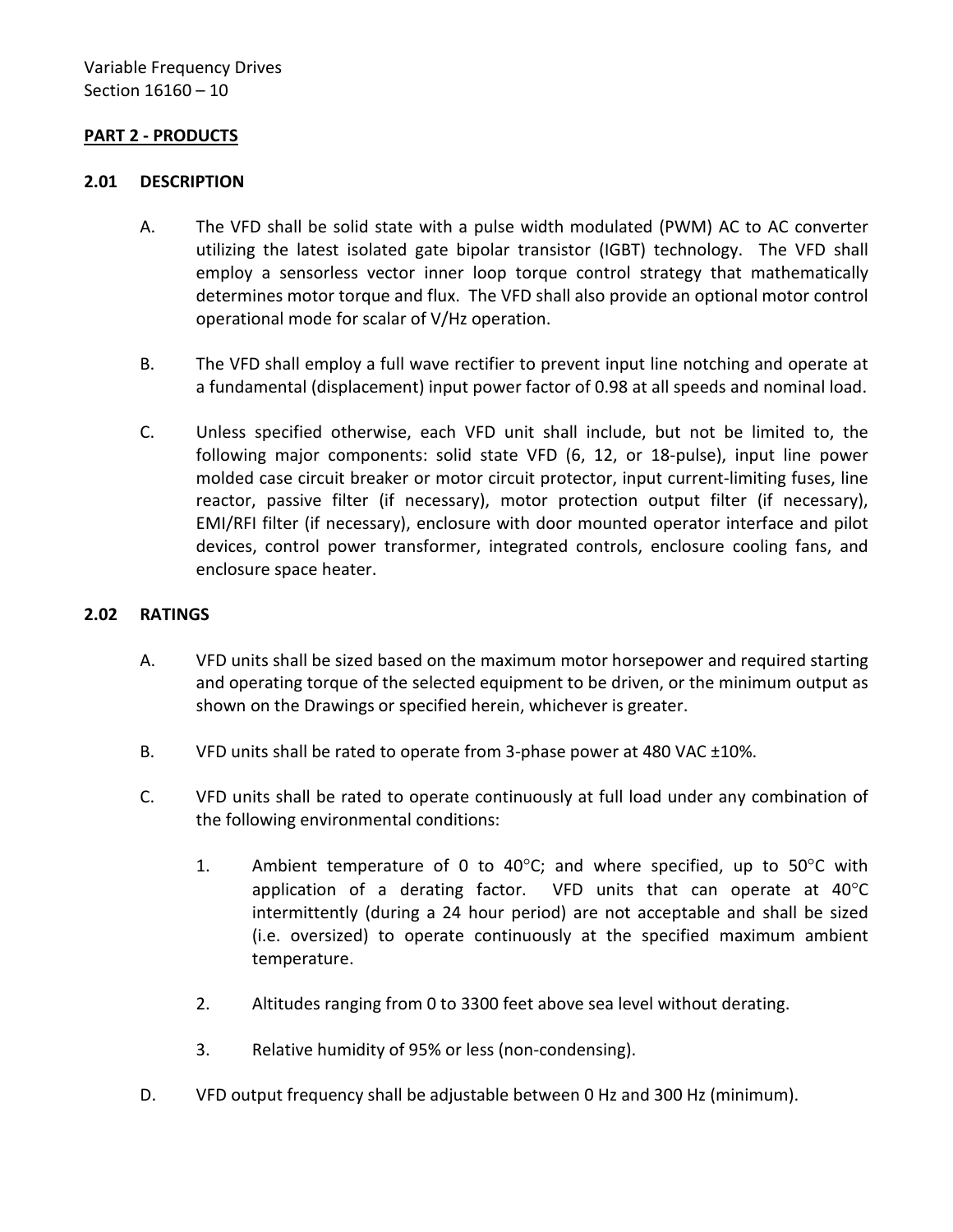- E. VFDs shall be rated to operate from input power ranging from 48 Hz to 63 Hz.
- F. Output voltage and current ratings shall match the adjustable frequency operating requirements of standard NEMA Design B motors.
- G. Unless specified otherwise, VFDs shall have an overload current capacity for a duration of one (1) minute of at least 110% of rated motor current for variable torque units and at least 150% of rated motor current for constant torque units.
- H. VFD efficiency shall be 98% or better at the full rated capability of the VFD at full speed and load. VFD unit overall efficiency, including all harmonic mitigation equipment, output reactor, sine wave filter, dV/dt filters, cooling fans, control power transformers, etc. shall be 95% or better of the full rated capability of the VFD at full speed and load.
- I. VFDs shall be protected from atmospheric contamination by chemical and solid substances per IEC 60721-3-3. Chemical substances shall be classified 3C2 and solid substances shall be classified 3S2.

### <span id="page-12-0"></span>**2.03 CONSTRUCTION**

- A. All VFD microprocessor and control circuitry shall be isolated by rigid non-conductive barriers providing finger-safe protection from all AC and DC power circuitry.
- B. All power semiconductors shall be accessible from the front of the unit without the removal of the heat sinks upon which the devices are mounted. Each power semiconductor shall be capable of being visually inspected, electrically checked, and mechanically replaced from its heat sink assembly without removal of the entire heat sink or heat sink covers.
- C. Each VFD unit shall be provided with an input molded case circuit breaker or motor circuit protector with a short circuit interrupting capacity of 65,000 RMS symmetrical amps (minimum), which shall disconnect all line power to the VFD, bypass contactors (if applicable), harmonic distortion suppression equipment, and control power transformer. The input power disconnect shall be provided with a door mounted operator that is padlockable in the Off position and mechanically interlocked with the VFD unit enclosure door.
- D. Each VFD unit shall be provided with input line power fuses. Fuses shall be current limiting type with a short circuit interrupting rating of 200,000 amps, and shall be provided with blown fuse indicators.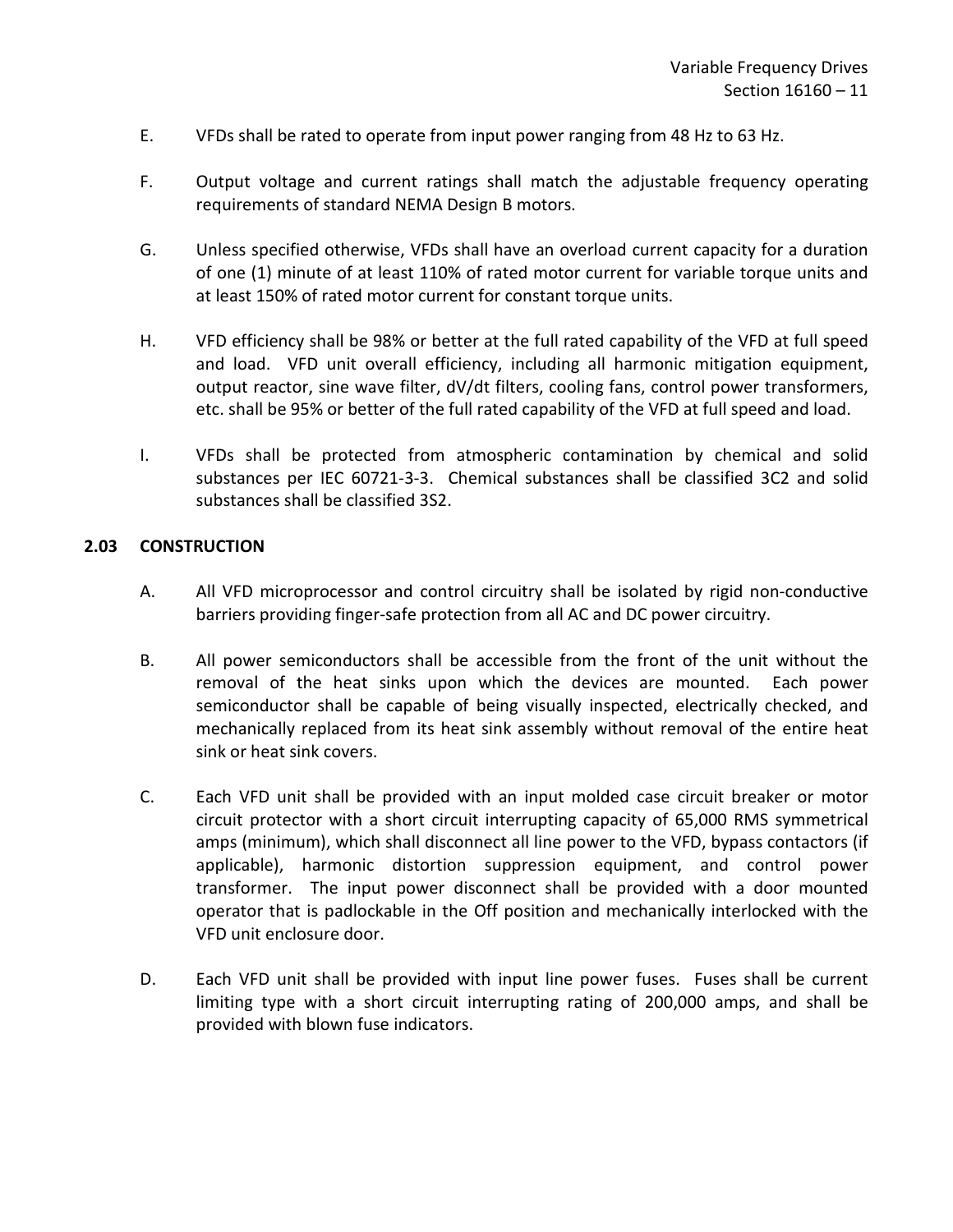- E. Each VFD unit shall be provided with a 480V/120V control power transformer equipped with primary and secondary fuses. Unless indicated otherwise on the Drawings, the control power transformer shall be sized all control power loads, and enclosure cooling and heating loads.
- F. Each VFD unit shall be equipped to function as specified herein and as indicated on the Drawings.

# G. Door Mounted Components and Pilot Devices

Unless indicated otherwise on the Drawings, each VFD unit shall be provided with the following door mounted components and pilot devices.

- 1. Padlockable handle for VFD unit circuit breaker.
- 2. Power on indicator with push to test LED lamp.
- 3. VFD on-line indicator with push to test LED.
- 4. Bypass on-line indicator lamp (if bypass contactors are specified).
- 5. VFD malfunction indicator with push to test LED lamp.
- 6. VFD fault reset push button.
- 7. Motor thermal and motor overload reset push buttons.
- 8. Operator Interface (Digital Display/Keypad Unit). Unit shall control, monitor and display VFD functions, operating conditions and faults. Operating conditions shall include, but not be limited to: output frequency, output voltage, motor current, running speed (rpm), input and output power.
- 9. VFD Manual, VFD Auto, Off, Bypass Manual (if bypass contactors are specified) selector switch as specified. Selector switch shall be provided with auxiliary contacts for position signal to remote control panel.
- 10. Elapsed time meter (eight (8) digit, minimum).
- 11. Motor high temperature indicator lamp.
- 12. Motor overload indicator lamp.
- 13. Speed pot for VFD speed control in Hand mode.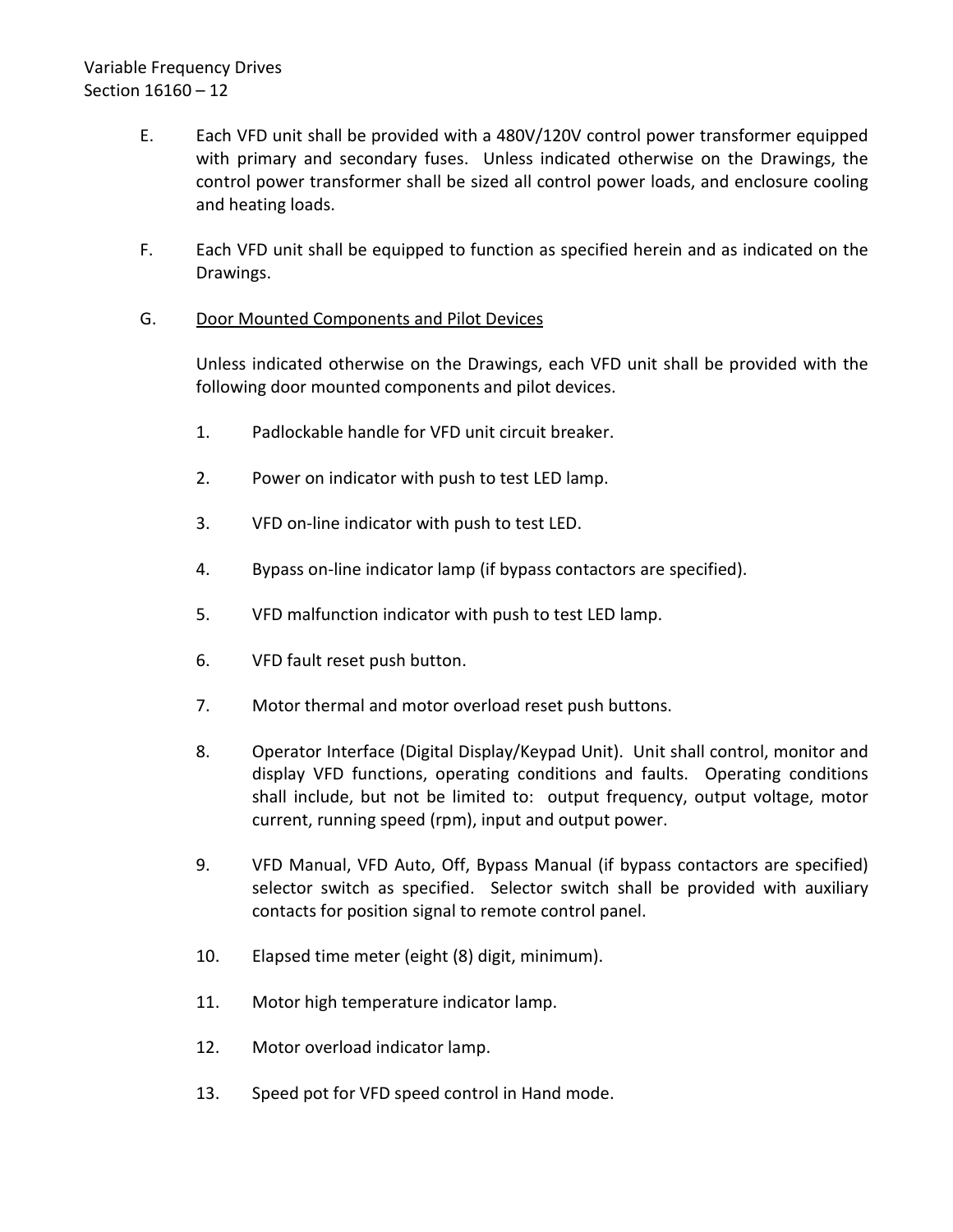14. Other functions and devices shown on the Drawings, or otherwise specified.

VFD shall shutdown on motor "high temperature" and "overload" conditions. External dry contacts shall be provided for each motor alarm condition and common VFD fault condition.

VFD unit pilot devices shall be in accordance with Specification Section 16480.

### H. VFD Bypass

Where indicated on the Drawings or specified in the Specific Project VFD Requirements, VFD units shall be provided with bypass contactors to permit the motor to run at full speed in the event of a VFD shutdown. Unless specified otherwise, the VFD bypass shall be provided with the following components and features:

- 1. The bypass circuitry shall be located in a separate section of the VFD unit enclosure and shall isolate the VFD on both the line side and load side. For motors less than 100 hp, VFD units shall be provided with mechanically and electrically interlocked full-voltage bypass contactors sized for the motor full load amperage. For motors 100 hp and greater, VFD units shall be provided with solid-state reduced voltage starting (soft starter) for bypass motor starting; and the soft start shall be electrically interlocked with the VFD isolation contactors. Controls shall be provided for automatic bypass of the VFD to constant speed operation in event of VFD failure, except for condition of motor high temperature, motor overload, or motor moisture. When selector switch is in VFD Auto position, upon VFD failure the equipment shall stop and automatically restart in constant speed mode via bypass contactors with start/stop functioning as if operating on VFD. Time delay for restart in bypass mode shall be provided. Manual reset to return to VFD mode shall be required. The VFD shall be isolated on the line-side and load-side during bypass operation. The bypass motor starter shall be equipped with current overload protection and a minimum of one (1) NO and one (1) NC auxiliary contactors.
- 2. Full voltage contactors and soft starters shall be provided in accordance with Section 16480.
- 3. Indicating lights for operation in VFD mode and Bypass mode shall be provided. Selector switch shall be provided with Bypass Manual position to allow operation in bypass mode without VFD failure.
- 4. Dry contacts shall be provided for operation in bypass mode for connection to RTU and/or Plant SCADA system.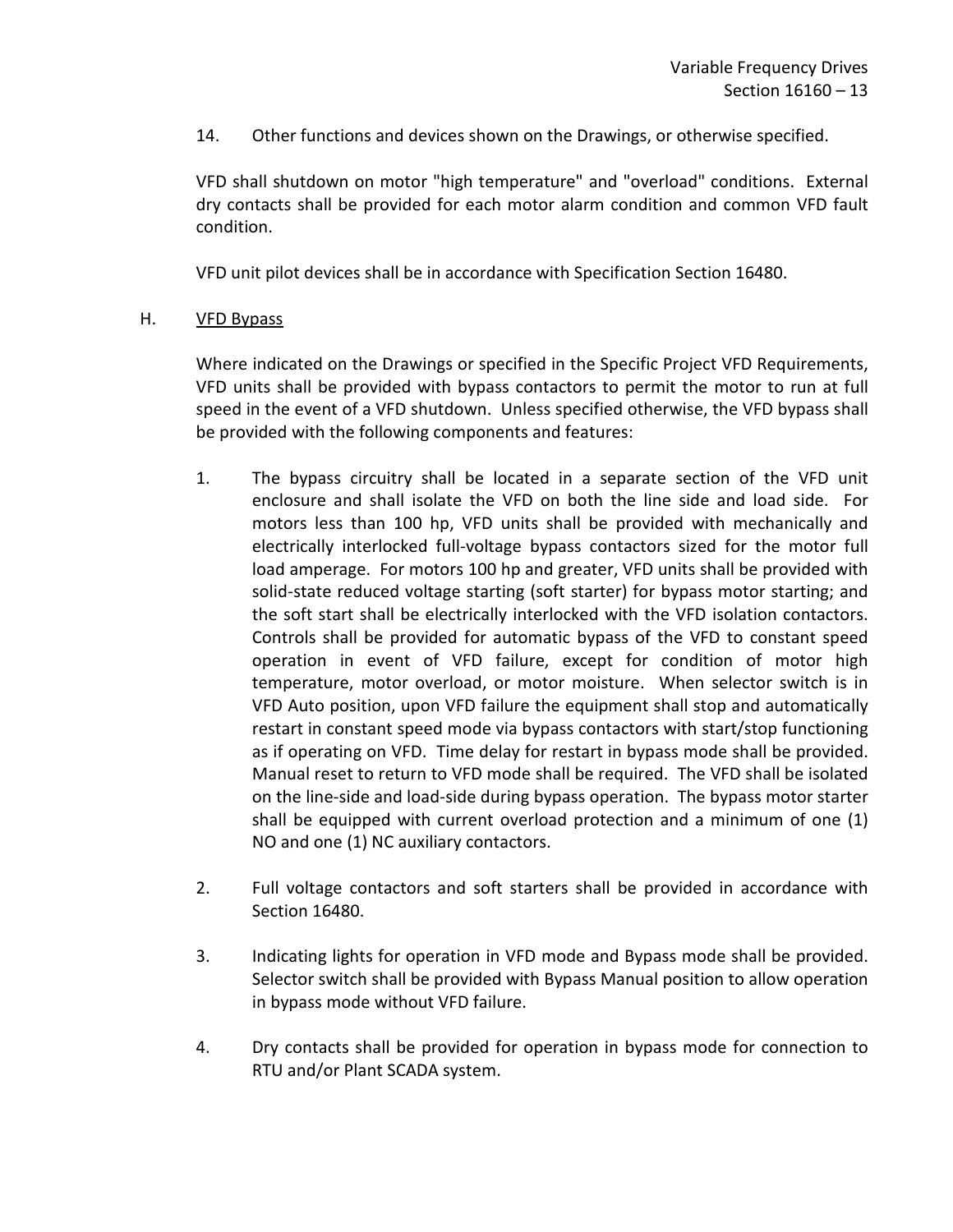## <span id="page-15-0"></span>**2.04 OPERATOR INTERFACE**

- A. The VFD shall be equipped with a door (front) mounted operator interface control panel consisting of a four (4) line (minimum) back-lit alphanumeric LCD display. The LCD display shall be configurable to show a bar graph or meter. The operator interface shall be provided with an integral keypad with keys for Run/Stop, Local/Remote, Increase/Decrease, Reset, Menu navigation and Parameter select/edit.
- B. The operator interface control panel shall be removable, capable of remote mounting, and allow for uploading and downloading of parameter settings.
- C. The display of the operator interface control panel shall have the following features:
	- 1. All parameter names, fault messages, warnings and other information shall be displayed in complete English words or standard English abbreviations to allow the user to understand what is being displayed without the use of a manual or cross-reference table.
	- 2. During normal operation, one (1) line of the control panel shall display the speed reference, and status of run/stop, forward/reverse, and local/remote. The remaining three (3) lines of the display shall be programmable to display the values of any three (3) operating parameters. The parameter selection shall include at least the following values:
		- a. Speed/torque in percent (%), RPM or user-scaled units.
		- b. Output frequency, voltage, current and torque.
		- c. Power and kilowatt hours.
		- d. Heatsink temperature and DC bus voltage.
		- e. Status of discrete inputs and outputs.
		- f. Values of analog input and output signals.
		- g. Values of PID controller reference, feedback and error signals.
- D. The control panel shall be used for local control, for setting all parameters, and for stepping through the displays and menus.
- E. A copy function to upload and store parameter settings from a VFD and download stored parameter settings to the same VFD or to another VFD shall be provided.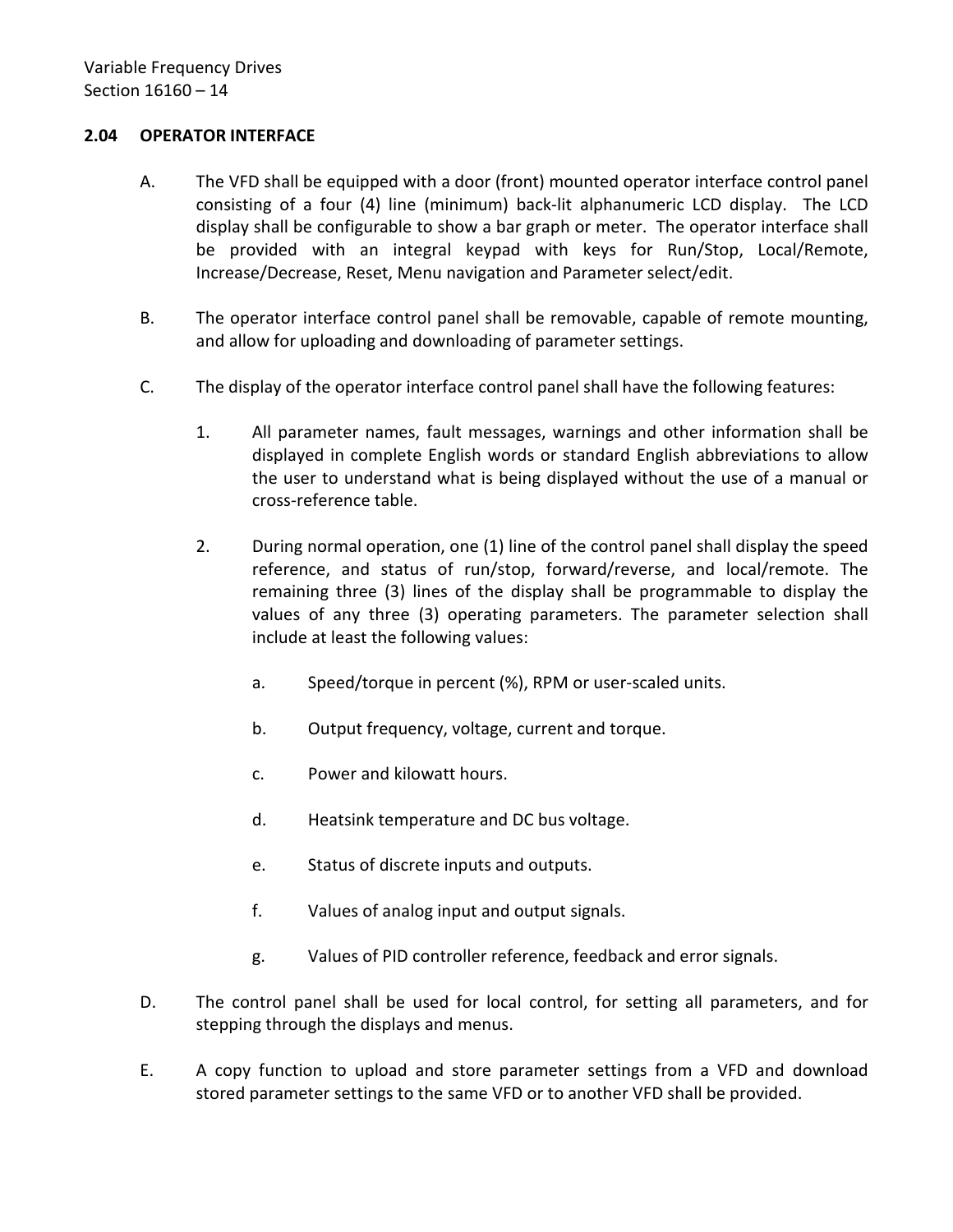### <span id="page-16-0"></span>**2.05 PROTECTIVE FEATURES**

The VFD unit shall be provided with capabilities and features to protect the VFD components and the driven motor from damage. Protective features with user adjustable setpoints shall be accessed through the operator interface for enabling and disabling. As a minimum, each VFD unit shall be provided with the following protective features:

- A. A message shall be displayed on the operator interface for each programmed warning and fault protection function. The VFD shall be capable of displaying up to five (5) active faults and store the previous five (5) non-active faults and provide a time stamp of when the faults occurred. The VFD shall provide a help feature to further explain the displayed fault.
- B. The VFD shall be provided with internal metal-oxide varistors (MOVs) for phase-tophase and phase-to-ground line voltage transient protection.
- C. Output short circuit and ground fault protection rated for 100,000 amps (without relying on line fuses) shall be provided per UL508A.
- D. Motor phase loss protection shall be provided.
- E. The VFD shall provide electronic motor overload protection qualified per UL508C.
- F. Protection shall be provided for AC line or DC bus overvoltage at 130% of maximum rated voltage or undervoltage at 65% of minimum rated voltage.
- G. The VFD shall be provided with protection against input phase loss.
- H. Stall protection shall be programmable to provide a warning or stop the VFD after the motor has operated above a programmed torque level for a programmed time limit.
- I. Underload protection shall be programmable to provide a warning or stop the VFD after the motor has operated below a selected underload curve for a programmed time limit.
- J. Over-temperature protection shall provide a warning if the power module temperature is less than 5°C below the over-temperature trip level.
- K. Desaturation circuit to drive the inverter section transistor base current to zero in the event of a controller fault.
- L. Input terminals shall be provided for connecting a motor winding thermistor (PTC type) to the VFD's protective monitoring circuitry. An input shall also be programmable to monitor an external motor high temperature relay or switch contact.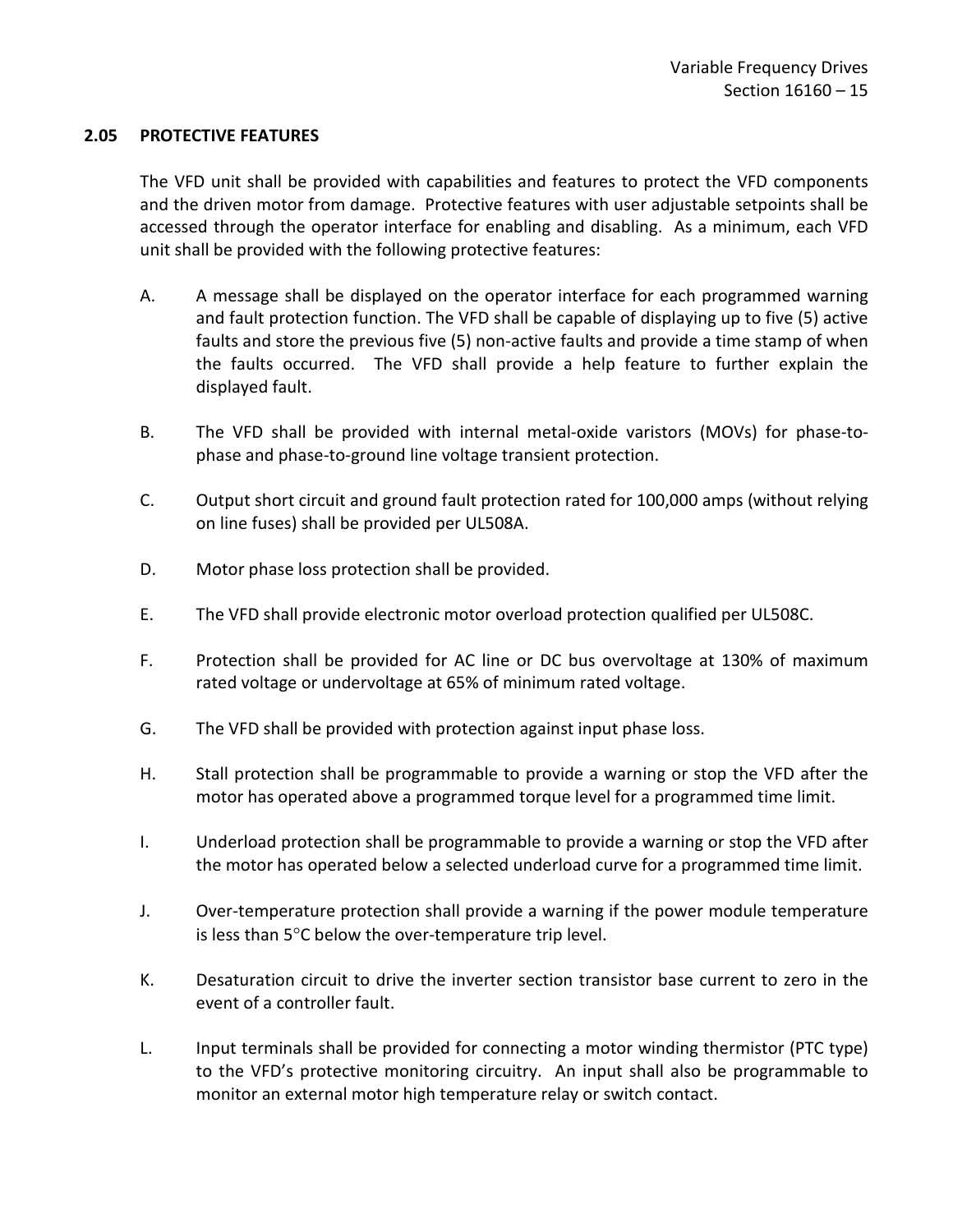## <span id="page-17-0"></span>**2.06 CONTROL INPUTS AND OUTPUTS**

#### A. Discrete Inputs

- 1. Minimum of six (6) discrete inputs shall be provided.
- 2. The inputs shall be independently programmable with function selections (run/stop, hand-off-auto, etc.).
- 3. Inputs shall be designed for use with either the VFD's internal 24 VDC supply or a customer supplied external 24 VDC supply.

### B. Discrete Outputs

- 1. Minimum of two (2) form C relay contact outputs shall be provided.
- 2. All outputs shall be independently programmable to activate with at least 30 function selections including:
	- a. Operating conditions such as drive ready, drive running, reversed, and at set speed.
	- b. General warning and fault conditions.
	- c. Adjustable supervision limit indications based on programmed values of operating speed, speed reference, current, torque, and PID feedback.
	- d. Relay contacts shall be rated to switch 2 A at 24 VDC or 115/230 VAC.

## C. Analog Inputs

- 1. Minimum of two (2) analog inputs shall be provided and shall be selectable for either a current or a voltage input.
- 2. Inputs shall be independently programmable to provide signals including speed/frequency reference, torque reference or set point, PID set point and PID feedback/actual.
- 3. A differential input isolation amplifier shall be provided for each input.
- 4. Analog input signal processing functions shall include scaling adjustments, adjustable filtering and signal inversion.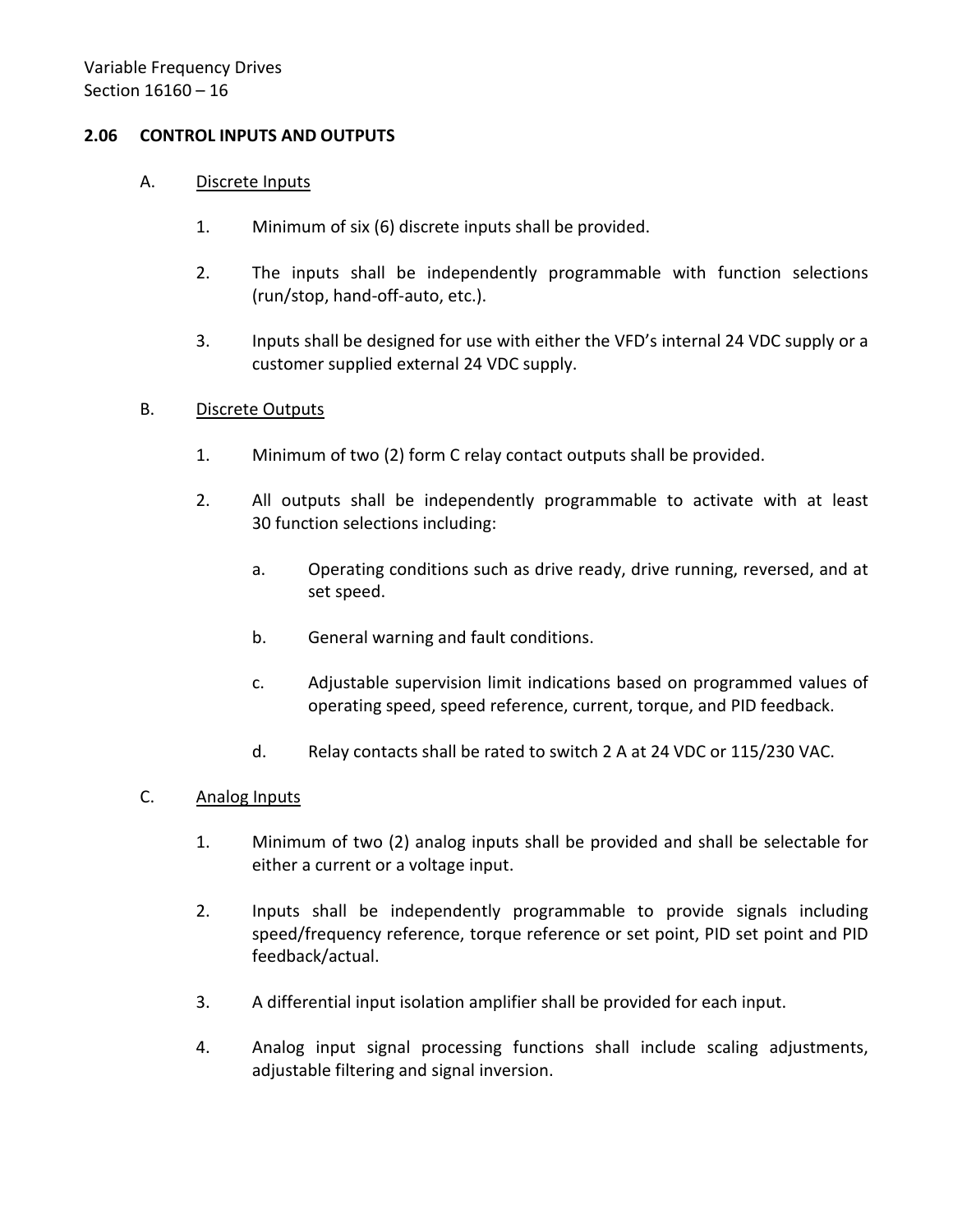- 5. If the input reference is lost, the VFD shall give the user the option of the following:
	- a. Stopping and displaying a fault.
	- b. Running at a programmable preset speed.
	- c. Holding the VFD speed based on the last good reference received.
	- d. Cause a warning to be issued, as selected by the user.

The VFD shall be programmable to signal the lost input reference condition via an operator interface warning, relay output, and/or over the serial communications bus.

### D. Analog Outputs

- 1. Minimum of two (2) 4-20 mA analog outputs shall be provided.
- 2. Outputs shall be independently programmable to provide signals proportional to output function selections including output speed, frequency, voltage, current, and power.

# <span id="page-18-0"></span>**2.07 CONTROL FUNCTIONS AND ADJUSTMENTS**

- A. Output frequency shall be adjustable between 0 Hz and 300 Hz (minimum). Operation above motor nameplate speed shall require programming changes to prevent inadvertent high-speed operation.
- B. Stop mode selections shall include coast to stop and ramp to stop.
- C. The VFD shall be capable of controlling deceleration of a load without generating an overvoltage fault caused by excessive regenerated energy. Overvoltage control on deceleration shall extend the ramp time beyond the programmed value to keep the amount of regenerated energy below the point that causes overvoltage trip.
- D. The VFD shall be capable of controlling a rotating motor regardless of the motor direction. From the time the start signal is given to the VFD to the time the VFD has control of the motor shall not exceed two (2) seconds. Once the VFD has control of the motor it shall then accelerate or decelerate the motor to the active reference speed without tripping or faulting or causing component damage to the VFD. The VFD shall also be capable of flux braking at start to stop a reverse spinning motor prior to ramp.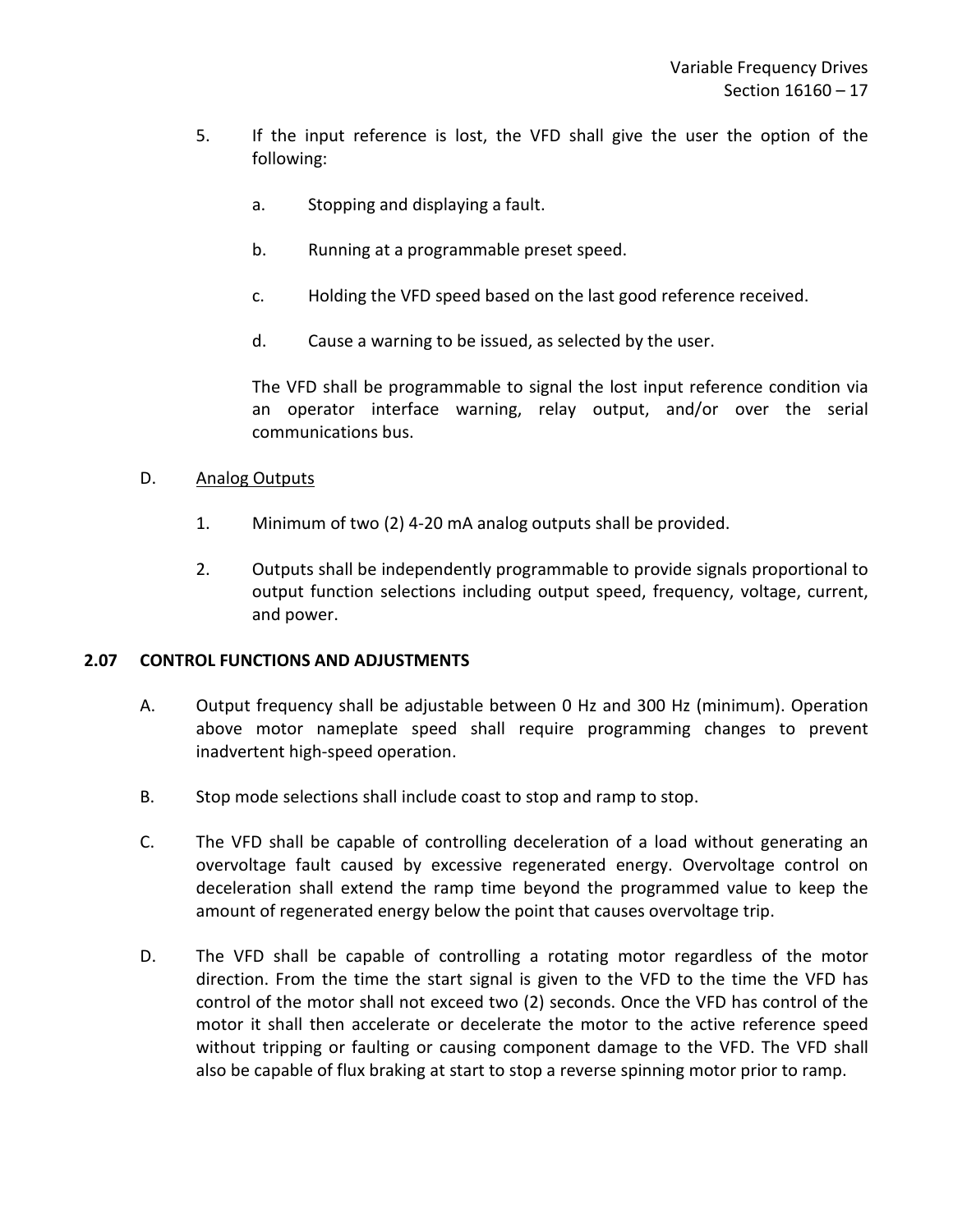# Variable Frequency Drives Section 16160 – 18

- E. The VFD shall have the ability to automatically restart after a protective trip caused by overcurrent, overvoltage, undervoltage, or loss of input signal. The number of restart attempts, trial time, and time between reset attempts shall be programmable.
- F. Control functions shall include two (2) sets of acceleration and deceleration ramp time adjustments with linear and an s-curve ramp time selection.
- G. Speed control functions shall include:
	- 1. Adjustable minimum and maximum speed limits.
	- 2. Selection of up to 15 preset speed settings for external speed control.
	- 3. Three sets of critical speed lockout adjustments.
	- 4. A built-in PID controller to control a process variable such as pressure, flow or fluid level.
- H. Functions shall include motor flux optimization for optimizing energy efficiency and limit the audible noise produced by the motor by providing the optimum magnetic flux for any given speed / load operating point.
- I. The VFD shall be capable of sensing a loss of load (e.g. broken belt or broken coupling) and signal the loss of load condition. The VFD shall be programmable to signal this condition via an operator interface warning, relay output, and/or over the serial communications bus. Relay output shall include programmable time delays that shall allow for VFD acceleration from zero speed without signaling a false underload condition.
- J. A minimum of two (2) programmable critical frequency lockout ranges shall be provided to prevent the VFD from operating the load continuously at an unstable or critical equipment speed.

## <span id="page-19-0"></span>**2.08 SERIAL COMMUNICATIONS**

- A. The VFD shall be capable of communicating with other VFDs or controllers via a serial communications link. A variety of communications interface modules for the typical overriding control systems shall be available.
- B. Interface modules shall be available for a number of communication protocols including, but not limited to: Modbus RTU and ModBus TCP.
- C. Interface modules shall mount directly to the VFD control board or be connected via fiber optic cables to minimize interference and provide maximum throughput.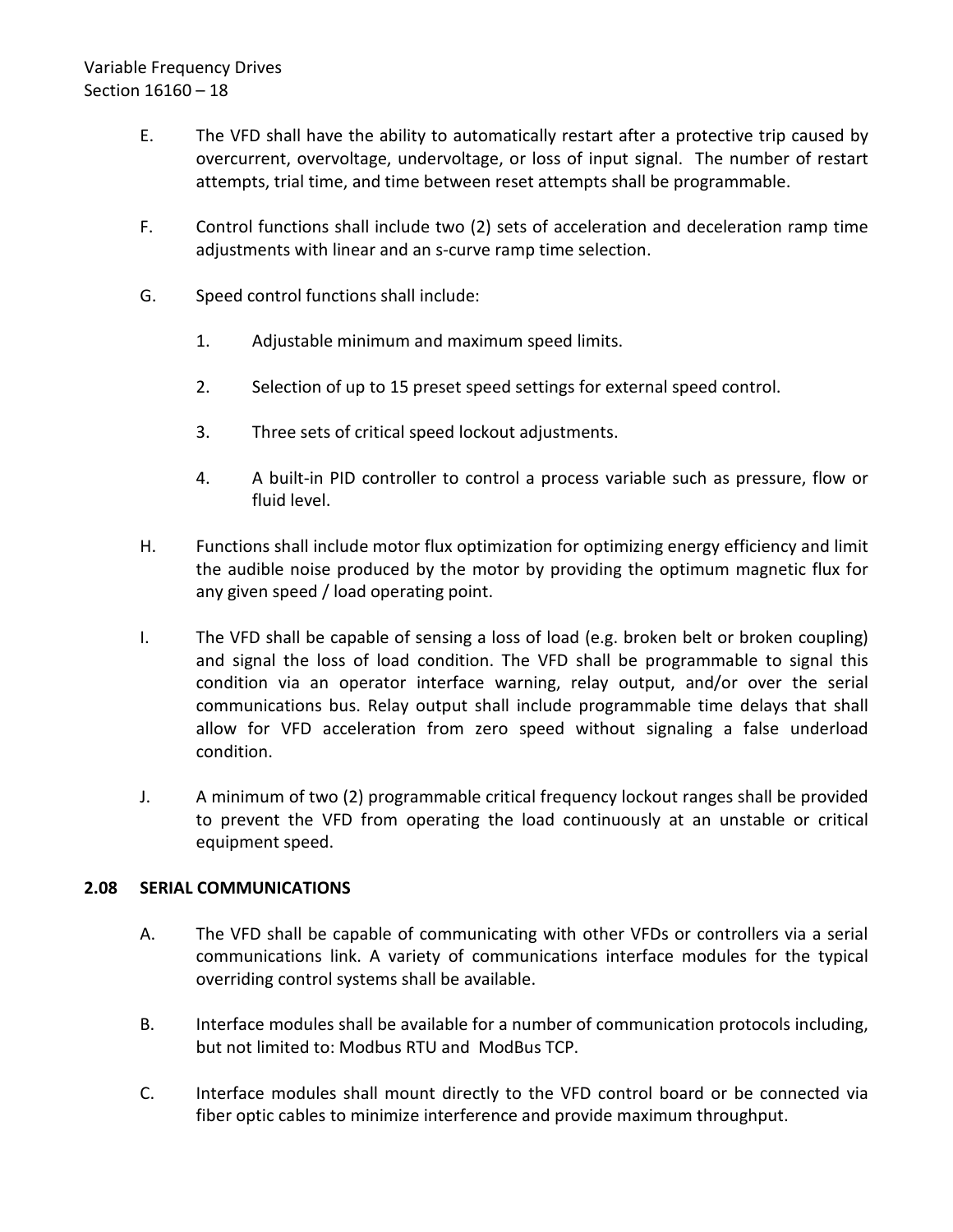- D. VFD I/O shall be accessible through the serial communications adapter. Serial communication capabilities shall include, but not be limited to:
	- 1. Run-Stop control.
	- 2. Hand-Off-Auto control.
	- 3. Speed adjustment.
	- 4. PID (proportional/integral/derivative) control adjustments.
	- 5. Current limit control.
	- 6. Acceleration and deceleration time adjustments.
- E. The VFD shall have the capability of allowing the overriding controller to monitor feedback such as process variable feedback, output speed/frequency, current (in amps), % torque, power (kW), kilowatt hours (resettable), operating hours (resettable), relay outputs, and diagnostic warning and fault information.
- F. A connection shall also be provided for a personal computer interface. Personal computer software shall be provided for VFD setup, diagnostic analysis, monitoring and control. The software shall provide real time graphical displays of VFD performance.

## <span id="page-20-0"></span>**2.09 WIRING AND TERMINATIONS**

- A. As a minimum, interconnecting wiring and wiring to terminals for external connection shall be stranded copper with thermoplastic insulation that is moisture-resistant and flame-retardant, and rated at 600 V and 90°C.
- B. Where fine stranded conductors, Class C and higher (such as DLO cable) are utilized for internal wiring, all terminations in mechanical lugs shall be provided with copper flexcable compression adapters to properly confine the fine strands and prevent overheating of the connection and wire pullout from lugs. The flex-cable compression adapters shall fit mechanical set-screw mechanical lug type connectors and shall be sized for the full current carrying capacity of the cable. The adapters shall be provided a flared barrel-opening to allow easy cable insertion. The adapter shall be constructed of wrought copper with pin of Class B stranded copper conductor, rated for 600 V and 105ºC cable, and shall be UL listed. Pin length shall be sufficient to allow full engagement into the mechanical lug. Flex-cable copper compression adapters shall be Shoo-pin PT-FX Series, as manufactured by Greaves Corporation, or equal.
- C. Wiring shall be neatly installed in wireways wherever possible, or bundled with wire tiedown straps and securely attached to mounting surfaces.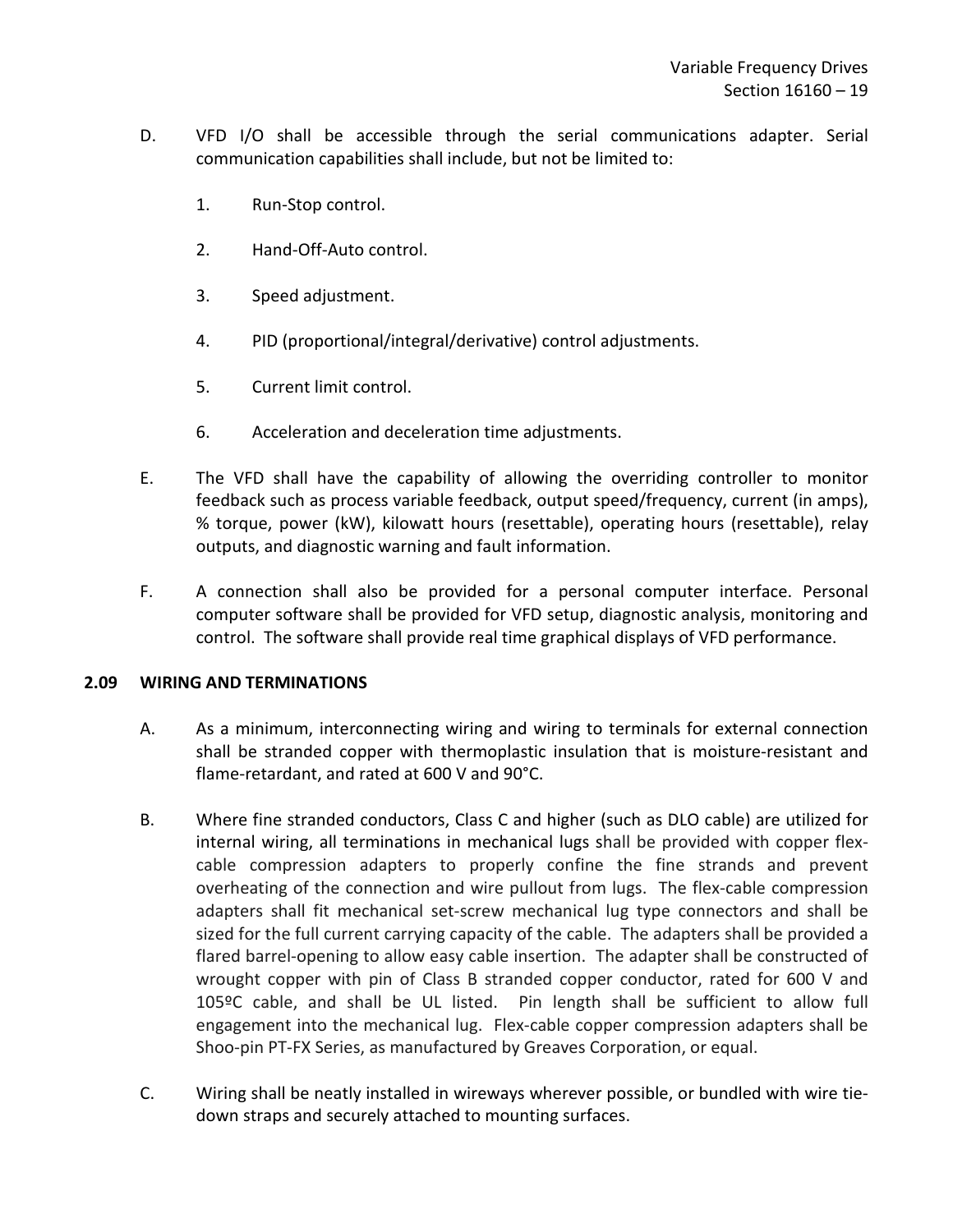- D. Terminals on door mounted components shall be provided with finger-safe protective barriers; or alternatively, a single clear plastic protective barrier shall be provided covering all terminals.
- E. Terminal blocks shall be interlocking, track-mounted type, with a marking strip, covers, and pressure connectors. A terminal shall be provided for each conductor of external circuits, plus one ground for each shielded cable. Each control loop shall be individually fused and located for ease of maintenance.
- F. Terminals shall be labeled to match with the identification shown on the shop drawings.

# <span id="page-21-0"></span>**2.10 ENCLOSURES, HEATING, AND COOLING**

- A. VFD units shall be housed in wall mounted or floor mounted enclosures as shown on the Drawings and specified herein. Enclosures shall be of sufficient size to afford access to all parts and components, and constructed with all line, load, and control terminations fully front accessible. All control components and wiring shall be separated by rigid nonconductive barriers from all 3-phase AC and DC power components and wiring.
- B. Where shown on Drawings or specified herein that the VFD shall be installed in a MCC line-up, the enclosure shall match MCC construction including height and depth.
- C. Unless otherwise specified, the sheet metal surfaces of all enclosures shall be phosphetized and coated with a rust resisting primer. Over the primer a corrosion resistant baked enamel finish shall be applied on interior and exterior metal surfaces. Exterior color shall be medium light gray (unless otherwise specified) and interior color shall be white. All enclosure hardware shall have a corrosion resistant finish.
- D. Unless otherwise specified, outdoor electrical equipment shall be housed in weatherproof, gasketed, NEMA Type 1 (dead front with front accessibility) enclosures with NEMA 3R wrappers, and indoor electrical equipment shall be housed in NEMA Type 12 (dead front with front accessibility) enclosures or gasketed NEMA Type 1 enclosures. Enclosures shall be provided with top and bottom entry/exit locations for conduit and power/control conductors.
- E. Outdoor enclosures shall be provided with padlockable door handles and sufficient internal lighting to perform maintenance work. Lighting shall be controlled by an internal light switch. Unless otherwise specified, lighting shall be powered by the VFD control power transformer.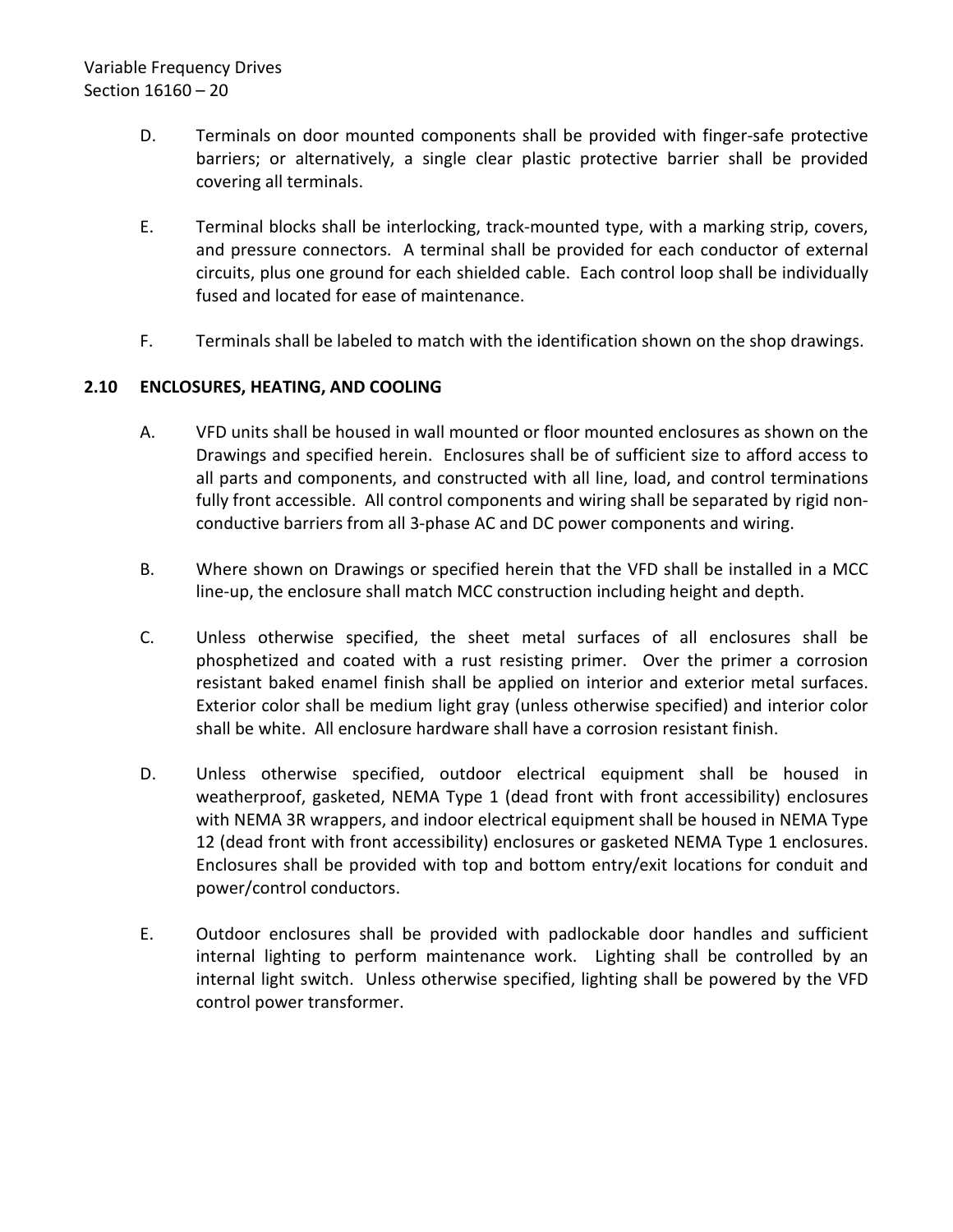- F. Enclosures shall be provided with 120 V, 60 Hz space heaters for condensation protection. Space heaters shall be strip or tubular type and shall be controlled by line voltage thermostats. Unless otherwise specified, heating systems shall be powered by the VFD control power transformer.
- G. Where specified environmental conditions necessitate enclosures to be ventilated and/or provided with forced air cooling, all enclosures be gasketed and be equipped with gasketed air filters to prevent entry of dust. All cooling fans shall be constructed to enable regular maintenance or removal without dismantling of the VFD unit. Air filters shall be washable aluminum mesh type and shall be removable (without the use of tools) for cleaning. Refer to environmental conditions as specified herein and requirement to submit cooling calculations.
- H. Where indicated on the Drawings or where specified environmental conditions necessitate VFDs to be provided with mechanical cooling, outdoor enclosures shall be gasketed NEMA Type 1 with walk-in gasketed NEMA Type 3R wrappers. The walk-in space between the NEMA Type 1 doors and NEMA Type 3R doors shall be airconditioned with a pad mounted commercial air conditioner located adjacent to the enclosure. Supply and return ducting between the air conditioner and enclosure shall be insulated and weatherproofed. The air conditioner location shall be subject to the District's review and approval.

## <span id="page-22-0"></span>**2.11 HARMONIC DISTORTION SUPPRESSION**

The electrical system shall be provided with the necessary equipment to protect the VFDs and power system(s) on the line side of the VFDs from harmonic distortion, as specified in Part 1.08 herein. Prior to equipment selection, a harmonic distortion study shall be performed to determine the characteristics and ratings of individual line reactors, passive filters, isolation transformers, 12-pulse VFDs, 18-pulse VFDs, or other suppression equipment necessary to achieve the specified distortion limits. Unless indicated otherwise in the Specific Project VFD Requirements, active filters or active front end VFDs will not be allowed for suppression of harmonic distortion.

## A. Line Reactors

1. Unless otherwise specified, each VFD shall be provided with a line reactor. The line reactor shall be factory mounted and wired within the VFD unit enclosure.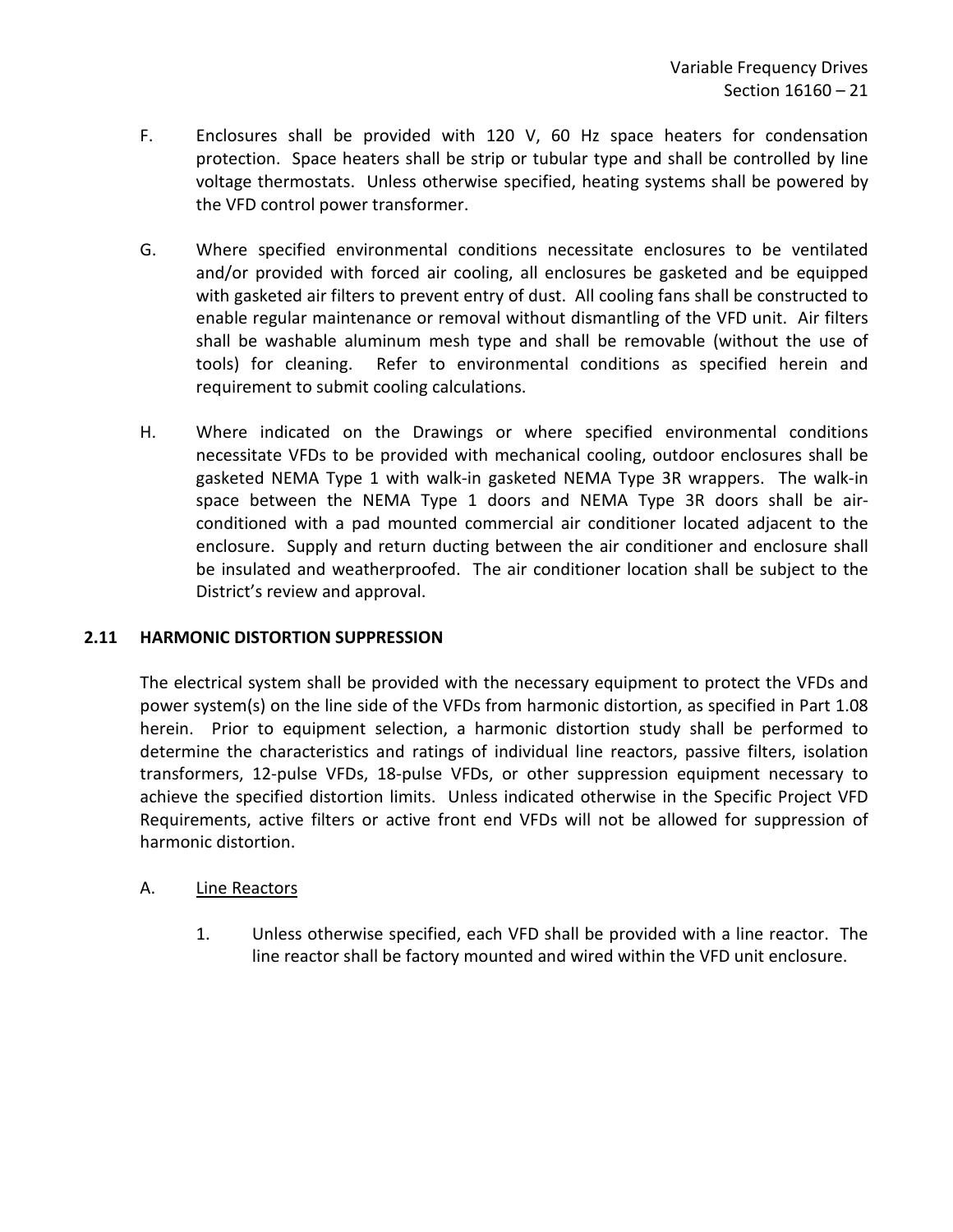- 2. Line reactors shall be provided on the incoming power lines to the VFDs to:
	- a. Minimize the effects of "line notching" due to the switching of power semiconductor devices for controlled rectifier type drives.
	- b. Prevent overvoltage trips and/or damage to the drive itself due to transients (i.e. utility power capacitor switching, etc.) on the VFD incoming power lines.
	- c. Reduce input harmonic currents thereby improving the total power factor of the drive system.
- 3. The line reactor shall provide a minimum of 3% line impedance and be designed for harmonic filtering service and for slowing the rate of rapid current changes.
- 4. Line reactors shall be in accordance with the requirements specified herein, and shall be as manufactured by Trans-Coil, Inc., MTE Corp., or equal.

# B. Passive Filters

- 1. Passive filters, if selected for harmonic distortion suppression, shall be provided for each VFD unit. Passive filters shall be factory mounted and wired within the VFD unit enclosure.
- 2. Passive filters shall contain tuned circuits designed to remove harmonics generated within the power distribution system while improving the system power factor. Passive filters shall consist of inductive and capacitive elements configured and tuned to resonate just below the harmonic frequency for which they are designed to filter.
- 3. Passive filters shall be provided with 3-phase contactors, which shall disengage the filter capacitor cells when the VFD is not running and engage the filter capacitor cells when the VFD is running. As a minimum, provide an adjustable (0 to 30 second) time-delay relay, which shall energize via a run contact from the VFD and cause the capacitor cell contactors to engage at the end of the time delay. Manufacturer shall modify the control diagrams shown on the Drawings as required to perform the above function.
- 4. Passive filters shall be in accordance with the requirements specified herein, and shall be as manufactured by Trans-Coil, Inc., MTE Corp., or equal.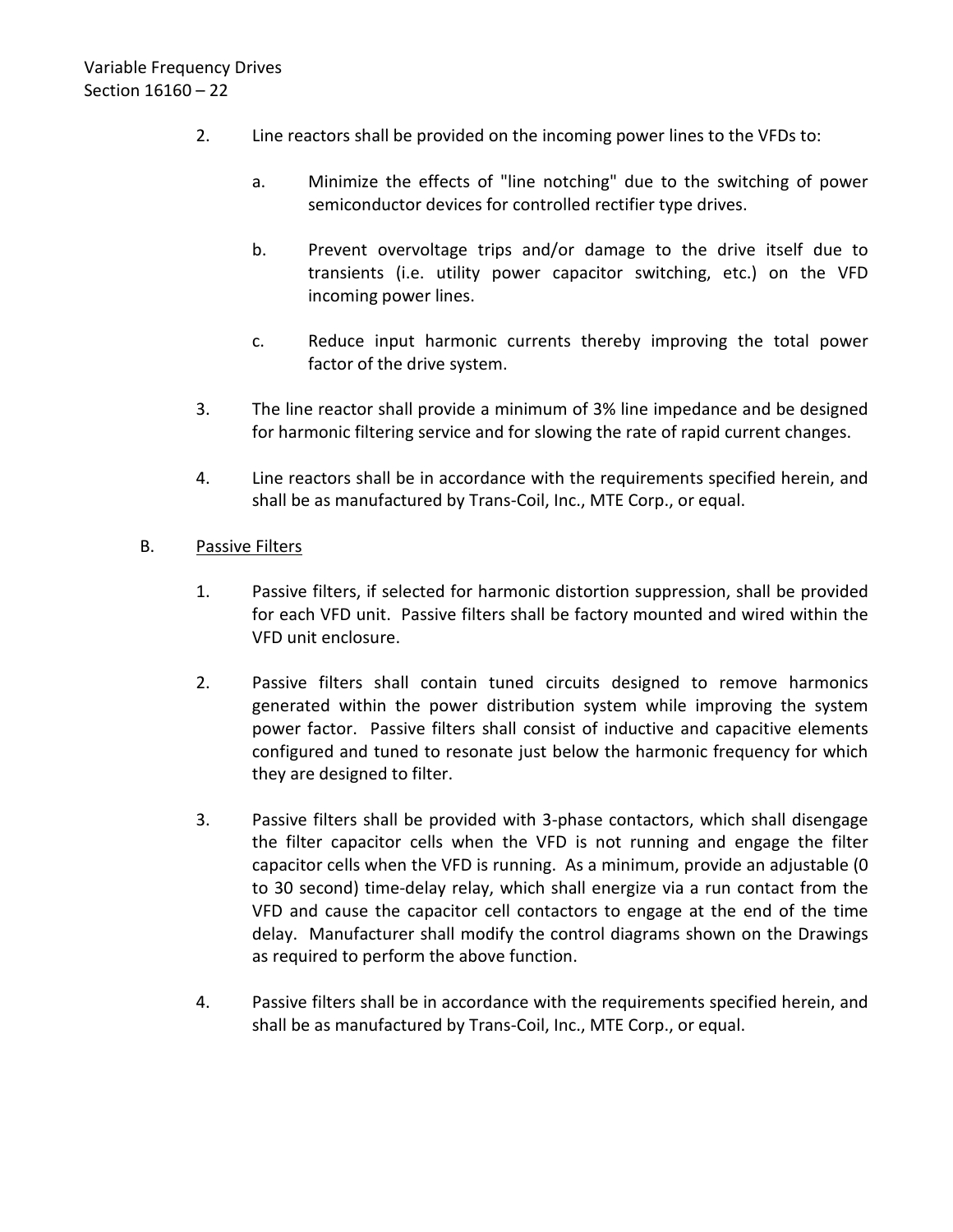### C. Components for Line Reactors and Passive Filters

Line reactor and passive filter components shall comply with the following minimum requirements:

- 1. Inductors
	- a. Both series line reactors and tuning reactors (inductors) shall be designed for harmonic filtering service and for slowing the rate of rapid current changes. The inductors shall be UL component-recognized and shall be built to comply with UL 508. Construction shall be of copper wire-wound on magnetic steel cores. Inductors shall be three-phase. Series line reactors shall be sized appropriately for the total connected load. Design maximum temperature rise for inductors shall be 115°C on bobbin wound and 155°C on form wound devices at rated current.
	- b. The core shall be constructed of laminated, magnetic steel (grade M36 or better). Brackets shall be ASTM structural steel or structural aluminum. Coils shall be wedged in place and the core shall be locked in place using vertical ties or rods.
	- c. Windings shall consist of copper wire or of copper foil. Terminations shall be copper alloy ring lugs, UL-recognized terminal blocks, or solid copper bus. Sheet insulation shall be DuPont Nomex 410, or 3M Cequin of the thickness as required for UL insulation systems.
	- d. Completed inductors shall be impregnated, using 100% solid epoxy resin. All insulation varnish systems shall be rated Class H (180°C) or Class R (220°C), 600 V. Inductors shall be Hi-Pot tested (2,500 V, 60 Hz, 1 minute) line-to-line and line-to-ground.
	- e. Inductors shall be air-gapped to avoid control point saturation. Inductance shall be measured under full load and shall be within -2% to +8% for the tuning reactor and +/- 20% for the series line reactor, of the design value.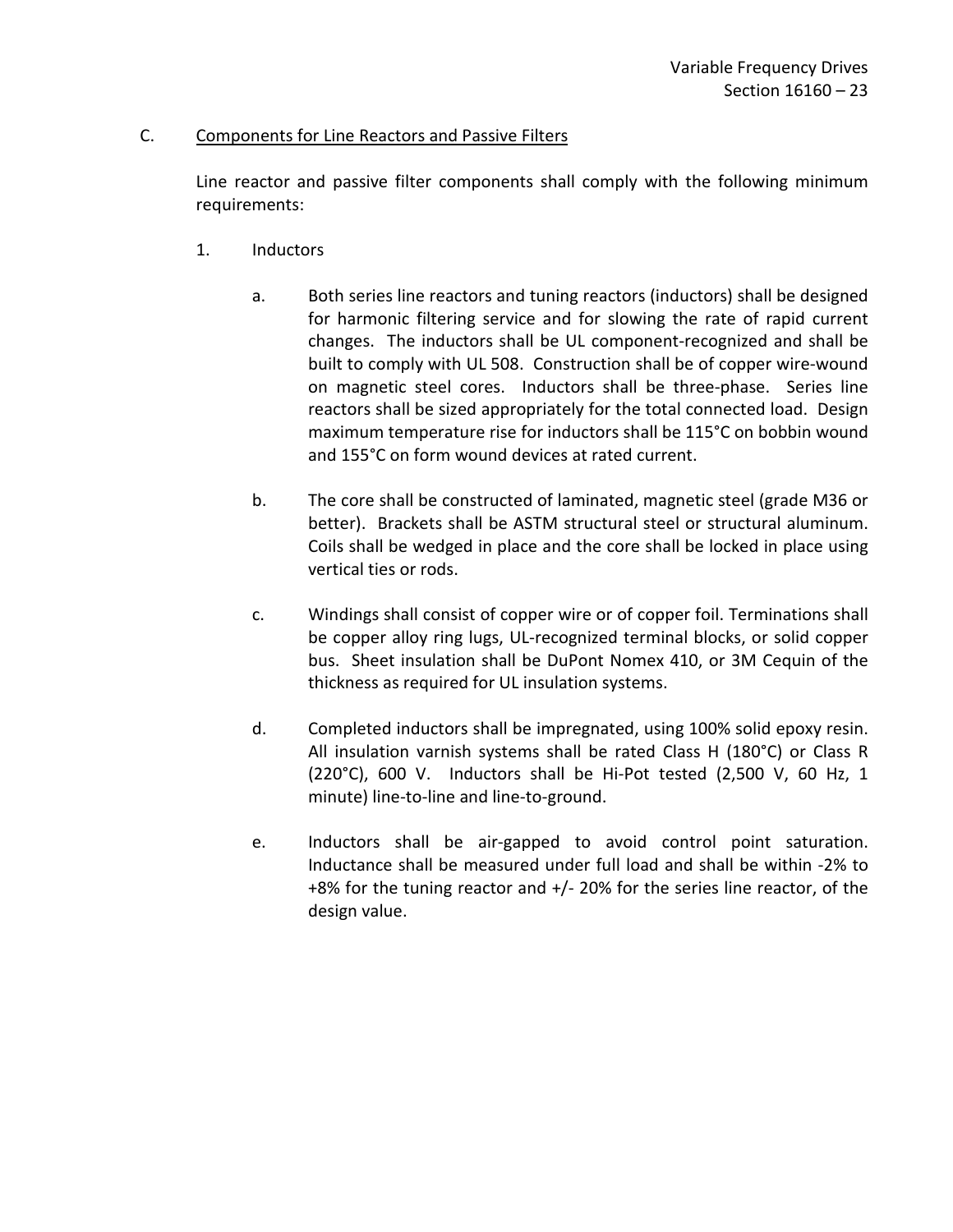- 2. Capacitor Cells
	- a. Capacitor cells shall have a voltage rating capable of handling continuously the nominal system voltage plus 10% of the over voltage tolerance. Capacitor cells shall also be capable of operating under the worst case voltage gain due to the leading nature of the capacitive current. Dielectric material shall be low-loss (less than 0.25 watts per kVAR).
	- b. Capacitor cells shall be standard (non-custom), high-endurance type, and shall be contained in hermetically sealed metal cans. Capacitor cells shall be rated to operate at an ambient temperature of 65°C.
	- c. Capacitor cells shall be provided with a UL mandated, pressure-sensitive interrupter which, in case of a hazardous internal pressure increase, shall disconnect all three phases simultaneously. Capacitor cells shall be recognized or listed under UL810.
	- d. Individual capacitor cells, or groups of cells, shall be provided with a 3 phase, discharge resistor network. The resistors shall be sized to reduce residual voltage to less than 50V within one minute of de-energization (per NEC Article 460-6).
	- e. The RMS current in each capacitor cell at full load shall not exceed 150% of the current at no load to limit the stress on the capacitors.
- 3. Contactors
	- a. Contactors shall be provided in the capacitor cell circuit. Contactors, shall be used in conjunction with the VFDs run relay, and shall remove the capacitors from the circuit when the motor is not operating; thereby, eliminating the opportunity for "leading" power factor condition.
	- b. Contactors shall be designed for 3-phase capacitor cell switching applications, and shall be rated for 600 volts and be UL listed.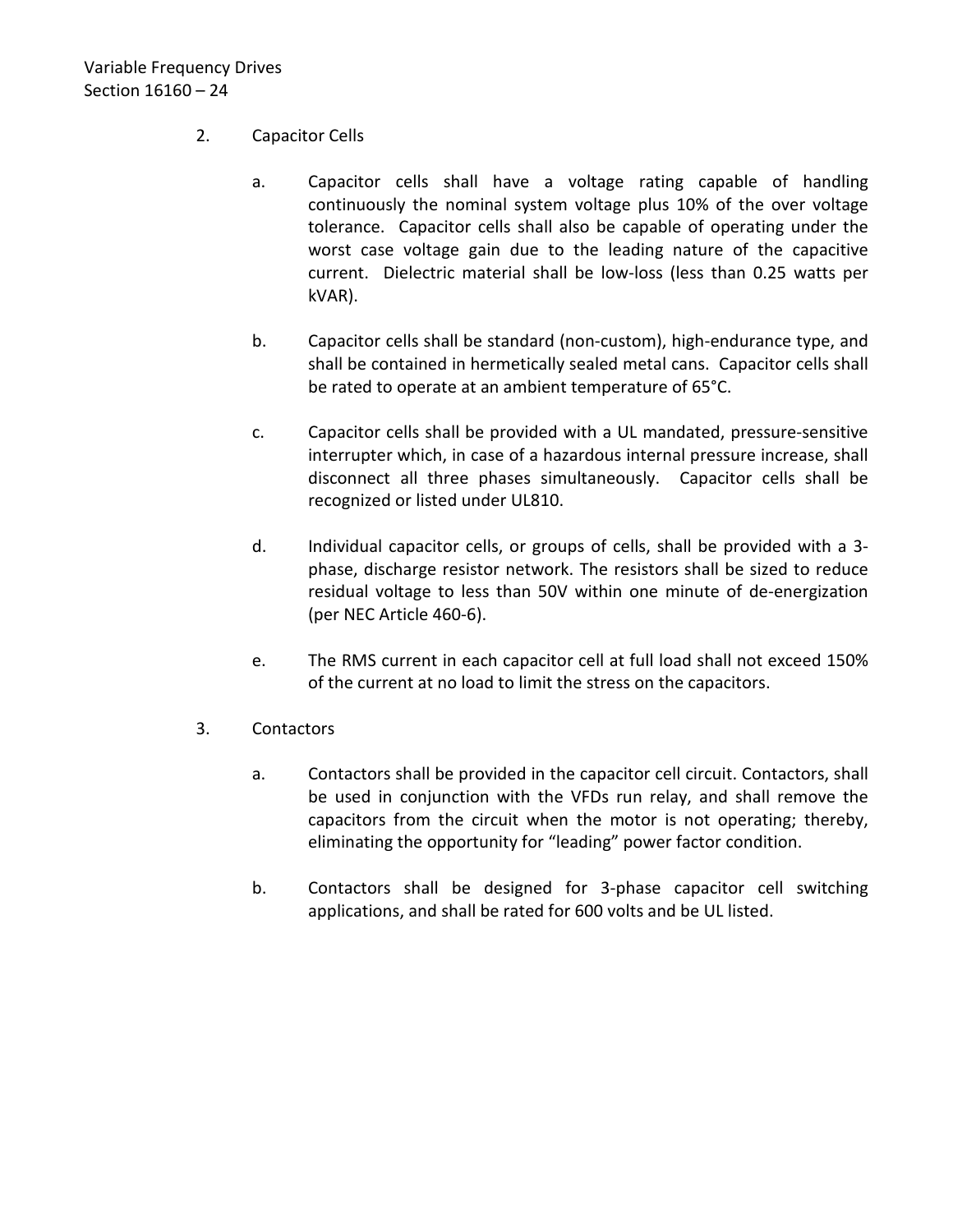# 4. Protection

- a. Internal wiring, including wiring for the tuning reactors, shall be protected by three fuses, one for each phase. Fuses shall be current limiting type and rated for a minimum interrupting current of 200,000 symmetrical amperes at 600 VAC, 60 Hz.
- b. Fuses shall be Class T and shall be UL listed. Fuses shall be sized for a minimum of 150% of nominal capacitor cell rating. Fuses internal to capacitor cells shall not be acceptable as the primary means of protection.
- c. Protective barriers shall be furnished as necessary to provide finger-safe protection between 3-phase power components and control power circuitry.
- 5. Connections
	- a. Unless otherwise specified, compression type, pure copper or copper alloy terminal lugs shall be provided for electrical connections of harmonic filters to 3-phase line power. An internal grounding lug shall also be provided. Lugs shall be UL listed.
	- b. Distribution blocks, when necessary, shall be rated for copper wire and shall be UL listed or recognized.
- 6. Wire
	- a. Unless specified otherwise, interconnecting wiring for inductors and capacitor cells shall be constructed of copper with thermoplastic insulation that is rated at 600 V and for a minimum of 90°C. All control wiring shall be copper wire that is rated at 600 V and 90°C.
	- b. Signal wire shall be multi-conductor jacketed wire that is rated at 300 V and 80°C.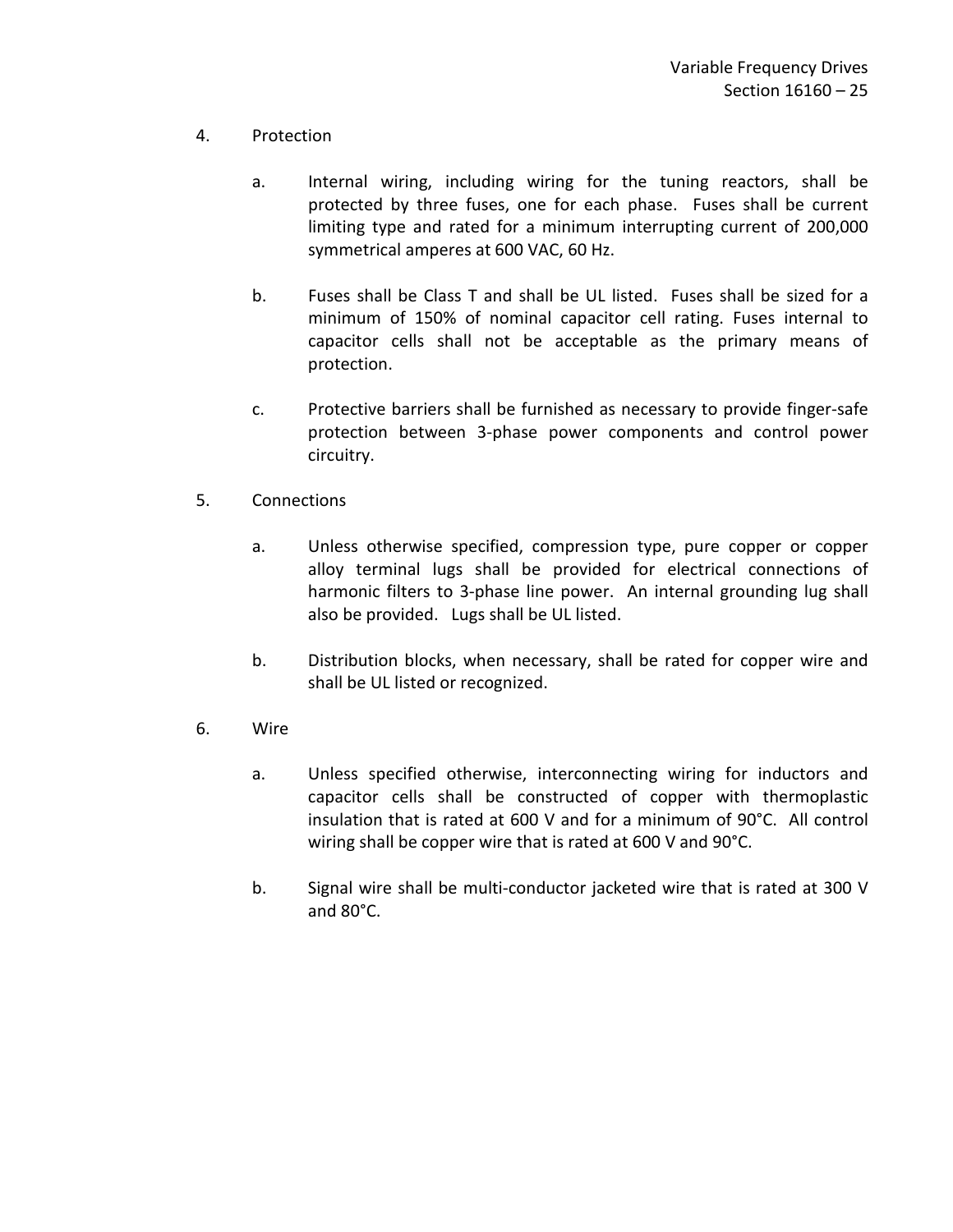# 7. Enclosures

- a. Unless specified otherwise, harmonic filters and reactors shall be incorporated in the VFD unit's enclosure. Wherever possible, harmonic filters and reactors shall be mounted in a separate section of the enclosure from the VFD assembly.
- b. The filters and reactors shall be provided with integral mounting brackets for horizontal or vertical mounting.

## <span id="page-27-0"></span>**2.12 MOTOR PROTECTION OUTPUT FILTERS**

- A. Where the conductor length between the VFD and motor exceeds 100 feet, or where specified on the Drawings or in the Specific Project VFD requirements, a motor protection output filter shall be provided within the VFD enclosure. The motor protection output filter shall be a low pass filter which protects the motor and power cables from voltage spiking. The output filter shall be sized for the motor load and shall be located immediately adjacent to the output terminals of the VFD.
- B. Motor output filter components shall be in accordance with Part 2.11, C herein.
- C. The motor protection output filter shall be Model V1k as manufactured by Trans-Coil, Inc., Model dV Sentry as manufactured by MTE Corp., or equal.

## <span id="page-27-1"></span>**2.13 EMI/RFI FILTERS**

- A. An electromagnetic interference and radio frequency interference (EMI/RFI) filter shall be provided on the incoming power lines of the VFD if required as a result of system startup and testing to prevent conducted radio frequency noise generated by the VFD from interfering with other sensitive electronic equipment (such as lighting systems, telecommunications equipment, instrumentation, etc.).
- B. The EMI/RFI filter shall be capable of handling a 400% current overload at startup and a 150% current overload for at least 1 minute (minimum once per hour) when operating.
- C. The EMI/RFI filter shall be designed and fabricated to meet the requirements of UL 1283. EMI/RFI filters shall be as manufactured by Schaffner, or equal.

## <span id="page-27-2"></span>**2.14 NAMEPLATES**

Nameplates shall be provided bearing the VFD unit description as indicated on the Drawings. In addition, nameplates shall be provided for all door mounted components and devices. Nameplates shall be in accordance with Specification Section 16480, Part 2.05.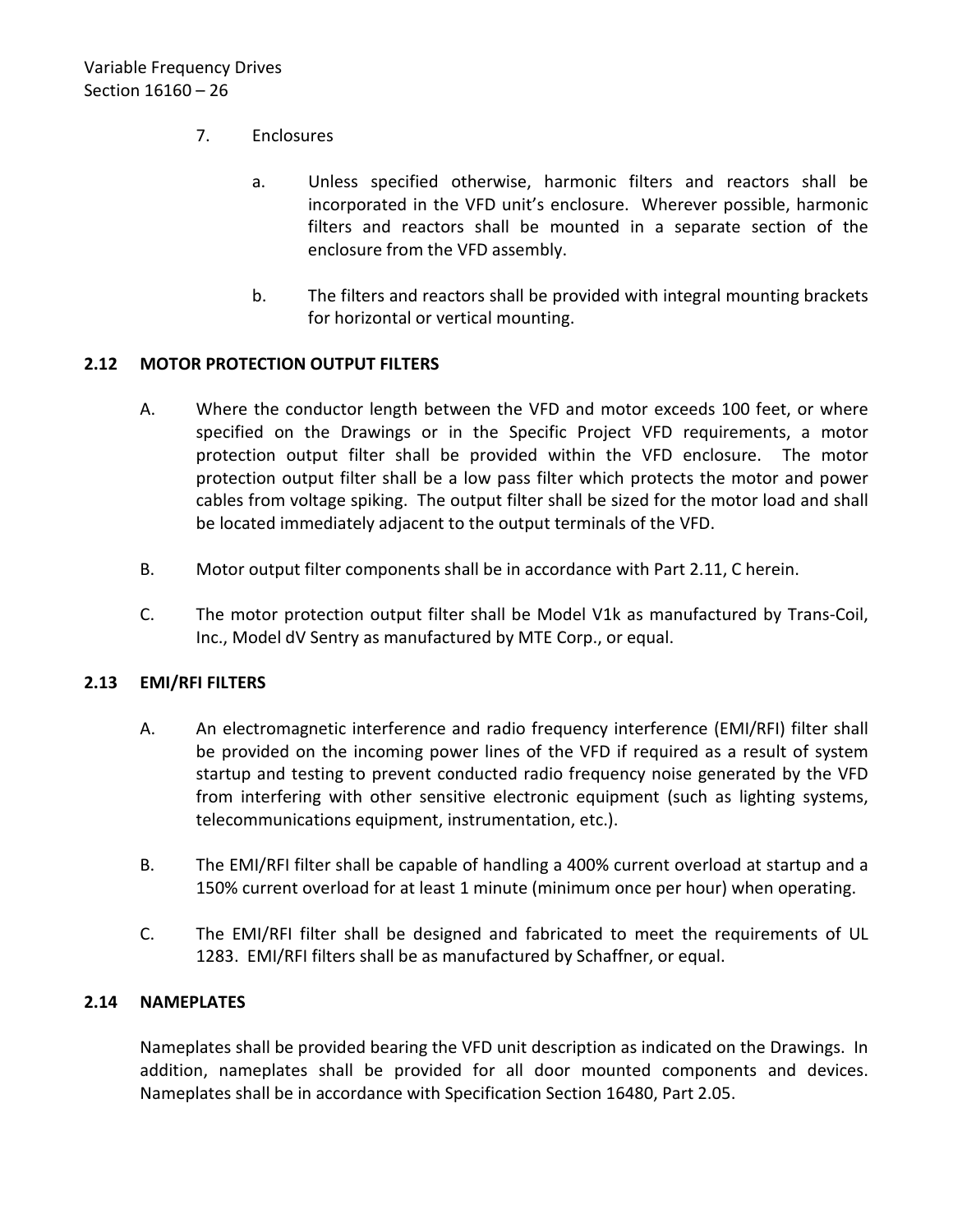### <span id="page-28-0"></span>**2.15 SPARE PARTS**

As a minimum, Contractor shall furnish the following spare parts:

- A. Two (2) spare lamp lenses of each color.
- B. Five (5) pilot lamps of each type.
- C. Three (3) control fuses of each type and size.
- D. Three (3) power fuses of each type and size.
- E. Two (2) air filters of each size.
- F. One (1) fan for each VFD unit.

Spare parts shall be undamaged and packaged and labeled in original containers and supplied to the District at time of final acceptance of the work.

## <span id="page-28-1"></span>**PART 3 - EXECUTION**

#### <span id="page-28-2"></span>**3.01 INSTALLATION**

- A. Contractor shall install all equipment in accordance with the manufacturer's written instructions, NEC requirements, requirements and standards specified herein, and as shown on the Drawings. Each VFD unit shall be installed with clearance in front of the enclosure to satisfy all NEC requirements.
- B. All equipment furnished under this Section shall be installed and adjusted under the supervision of a factory-trained service engineer, other than a sales representative.
- C. Install arc flash hazard label in accordance with the Arc Flash Studies performed per Specification Section 16040, as accepted by the District.
- D. Conduit stub-ups for power conductors and interconnected or remote cables shall be located and terminated in accordance with the VFD manufacturer's written recommendations which shall be subject to the District's review and approval.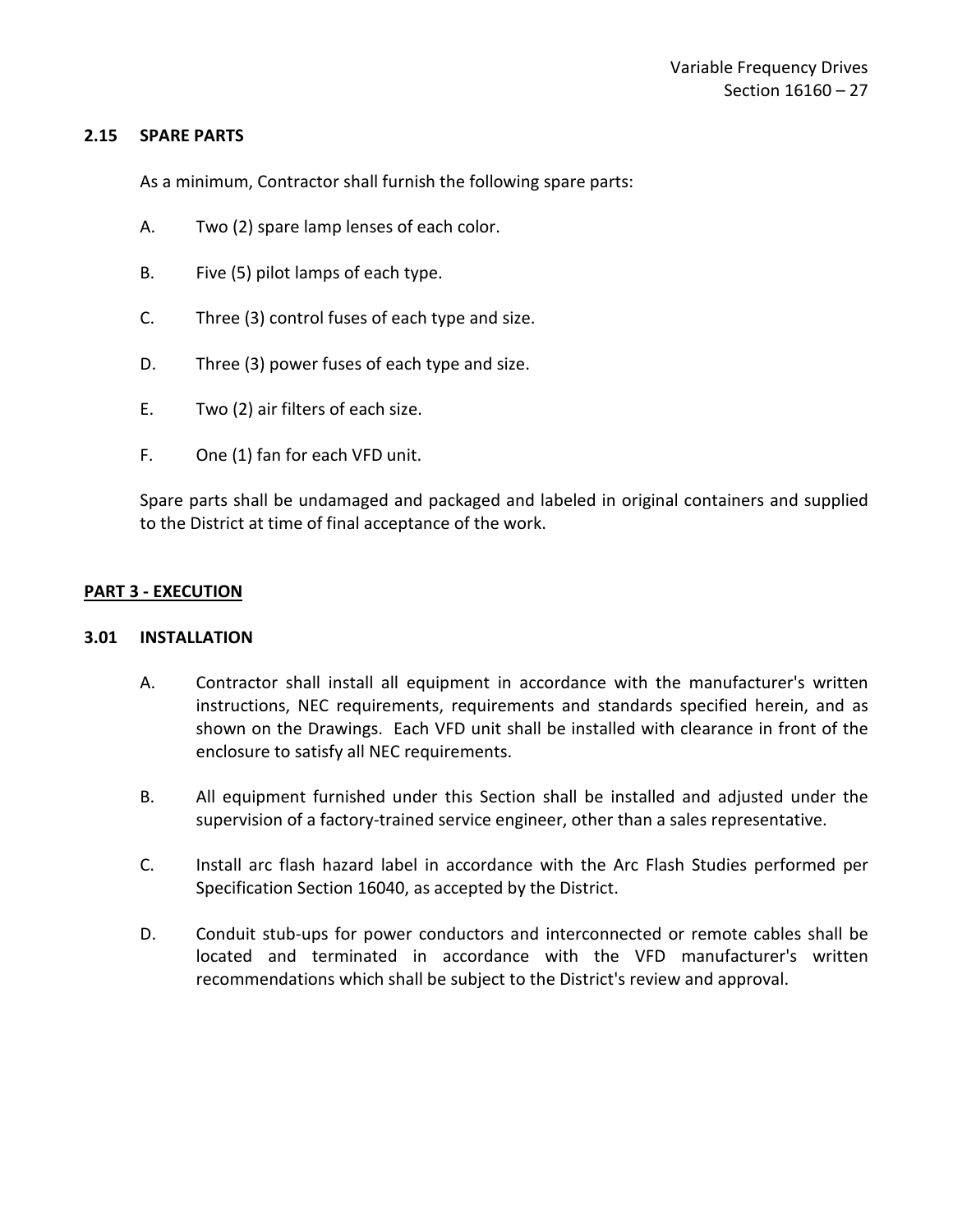# Variable Frequency Drives Section 16160 – 28

- E. Contractor shall anchor VFD enclosures to walls or floors in accordance with the calculations and details prepared by the manufacturer's engineer. Floor mounted enclosures shall be mounted on concrete bases, extending 3 inches above the surrounding ground or floor. Anchor bolt embedment depth shall be based on the thickness of the structure slab only, and shall not include any portion of the raised concrete housekeeping pad beneath the equipment.
- F. Contractor shall require the VFD manufacturer to examine the Contract Documents as to the location and operating environment that the VFD unit will be subjected to, and advise the District prior to bidding of any potential problems, which could prevent the VFD from functioning as specified and as intended.
- G. Perform all pre-energizing checks as recommended by the VFD manufacturer. Under no circumstances are any portions of the VFD unit to be energized without written authorization from the manufacturer's representative, as specified below.

# <span id="page-29-0"></span>**3.02 TESTING AND STARTUP**

- A. Upon completion of manufacturing, each VFD unit shall be factory inspected and load tested. In addition, all VFD unit control logic shall be factory tested by simulating external control signals. Written certification that the factory inspections, load tests, and control logic testing have been successfully performed shall be submitted to the District prior to VFD unit shipment. All costs associated with said factory tests shall be included in the Contractor's bid.
- B. Manufacturer or supplier of the equipment furnished under this Section shall furnish the services of competent factory-trained personnel to provide technical assistance during installation and startup of the VFD equipment.
- C. Prior to the commencement of field testing, manufacturer's service engineer shall perform the following:
	- 1. Set and/or adjust all operating parameters according to the manufacturer's written instructions and District's preference for VFD features, which may be enabled or disabled through the operator interface.
	- 2. Provide District with a complete listing of all VFD operating parameters (control settings and setpoints for all controller inputs).
	- 3. Provide District with written certification stating that the VFD equipment, including controls, have been properly installed and adjusted, and are ready for operation.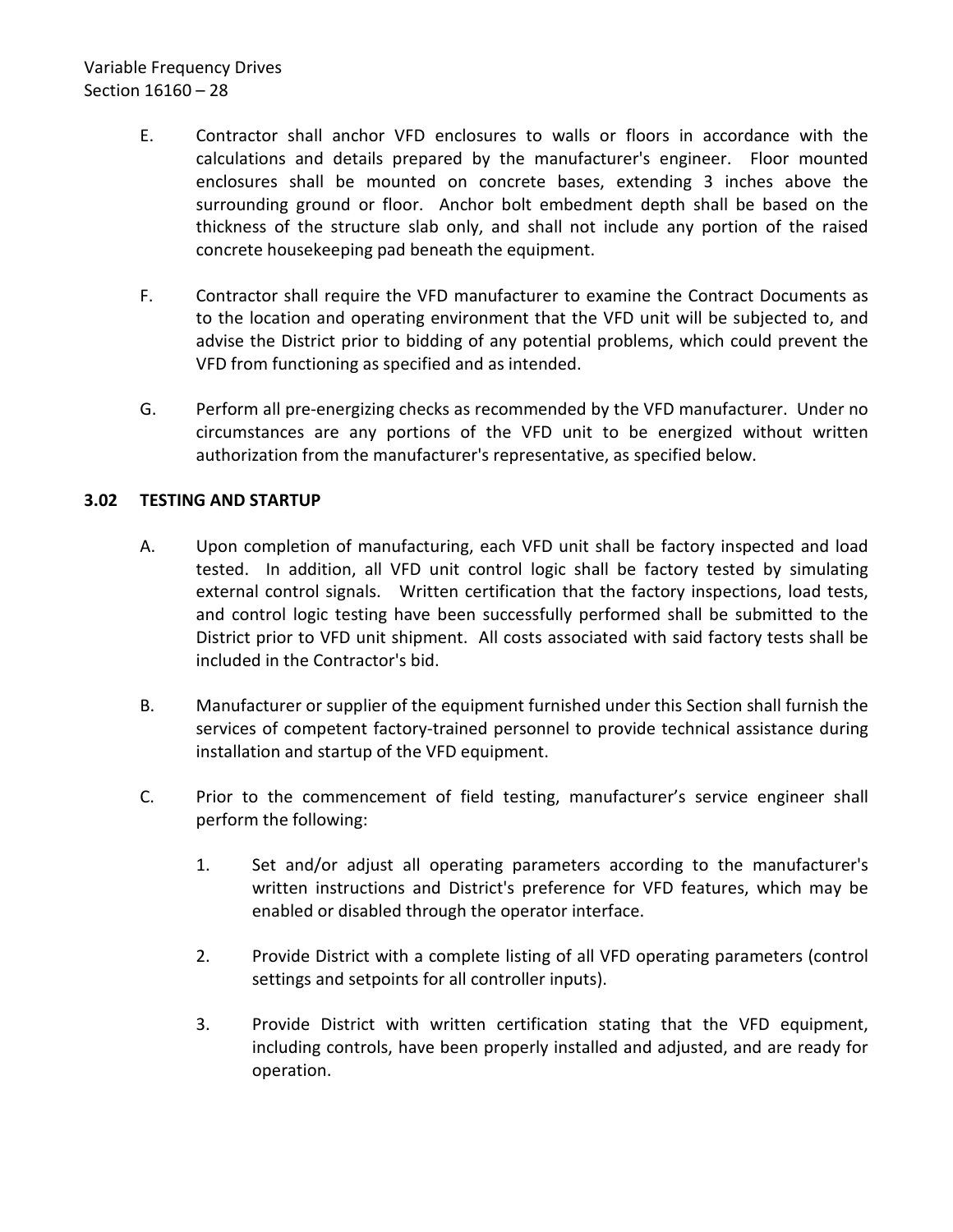# D. Field Testing

- 1. VFD field testing shall be conducted concurrently with field testing of the driven equipment. All field testing shall be witnessed by the District.
- 2. Field testing shall demonstrate satisfactory operation of all interlocks, alarms, and normal operational sequences. The VFD manufacturer shall utilize suitable field test equipment to locate and correct all malfunctions. Repeated failure of any component will cause the test to be terminated and restarted when equipment has been repaired or replaced. VFD performance shall be documented by obtaining concurrent readings showing input and output: voltage, amperage, power factor, and power over the full speed range of driven equipment.
- 3. Harmonic distortion field tests shall be conducted at the PCC (service switchboard bus, unless otherwise specified) to determine the voltage distortion and current distortion, and compliance with specified limits. Measurements shall be made utilizing a Dranetz HDPQ Xplorer 400 analyzer (or equal) capable of recording current and voltage distortions. Measurements shall include phaseto-phase, phase-to-neutral, and neutral-to-ground. Measurements shall be obtained over the full range of VFD operation, and shall include individual voltage and current harmonic values up to the 50th harmonic as well as total harmonic distortion (THD) and total demand distortion (TDD). Graphs of the test results shall be submitted for speed values of 60%, 80%, and 100%. Also, testing shall be performed with no VFD units operating, then one unit, then two units, then three units, etc. operating simultaneously (no concurrent linear loads).
- 4. A written report covering the service engineer's inspection findings, field test readings, field test results, comparison of field test results to specified values/limits, and final listing of all VFD operating parameters (control settings and setpoints for all controller inputs) shall be submitted to the District. The report shall also include a comparison of readings from the VFD and Contractor/manufacturer furnished meters/analyzers, and an evaluation of field measured VFD efficiencies versus manufacturer's guaranteed VFD efficiencies.

## <span id="page-30-0"></span>**3.03 INSTRUCTION**

After the VFD equipment has been installed, tested, and adjusted, and placed in satisfactory operating condition, the equipment manufacturer shall provide classroom instruction to the District's personnel in the use and maintenance of the equipment. Comprehensive instruction shall be provided on the VFD controller and operator interface, including menu navigation, changing control parameters, and modifying setpoints. Equipment manufacturer shall provide and discuss the complete listing of VFD control settings and setpoints for all controller inputs (factory set and field set) as established at the completion of field startup and testing.